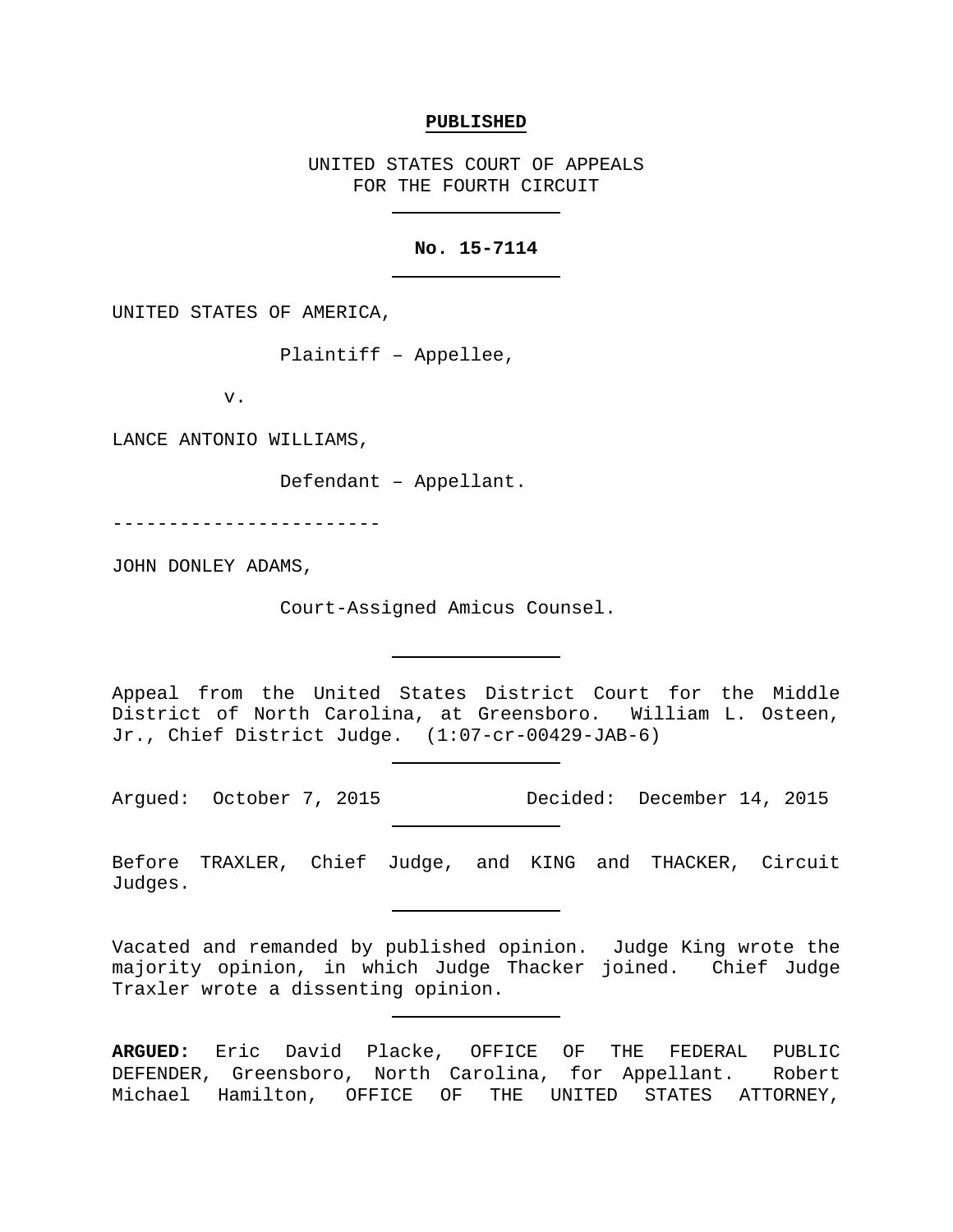Greensboro, North Carolina, for Appellee. John Donley Adams, MCGUIREWOODS LLP, Richmond, Virginia, as Court-Assigned Amicus<br>Counsel. ON BRIEF: Louis C. Allen, Federal Public Defender, ON BRIEF: Louis C. Allen, Federal Public Defender, OFFICE OF THE FEDERAL PUBLIC DEFENDER, Greensboro, North Carolina, for Appellant. Ripley Rand, United States Attorney, OFFICE OF THE UNITED STATES ATTORNEY, Greensboro, North Carolina, for Appellee. Brian D. Schmalzbach, MCGUIREWOODS LLP, Richmond, Virginia, for Amicus Curiae.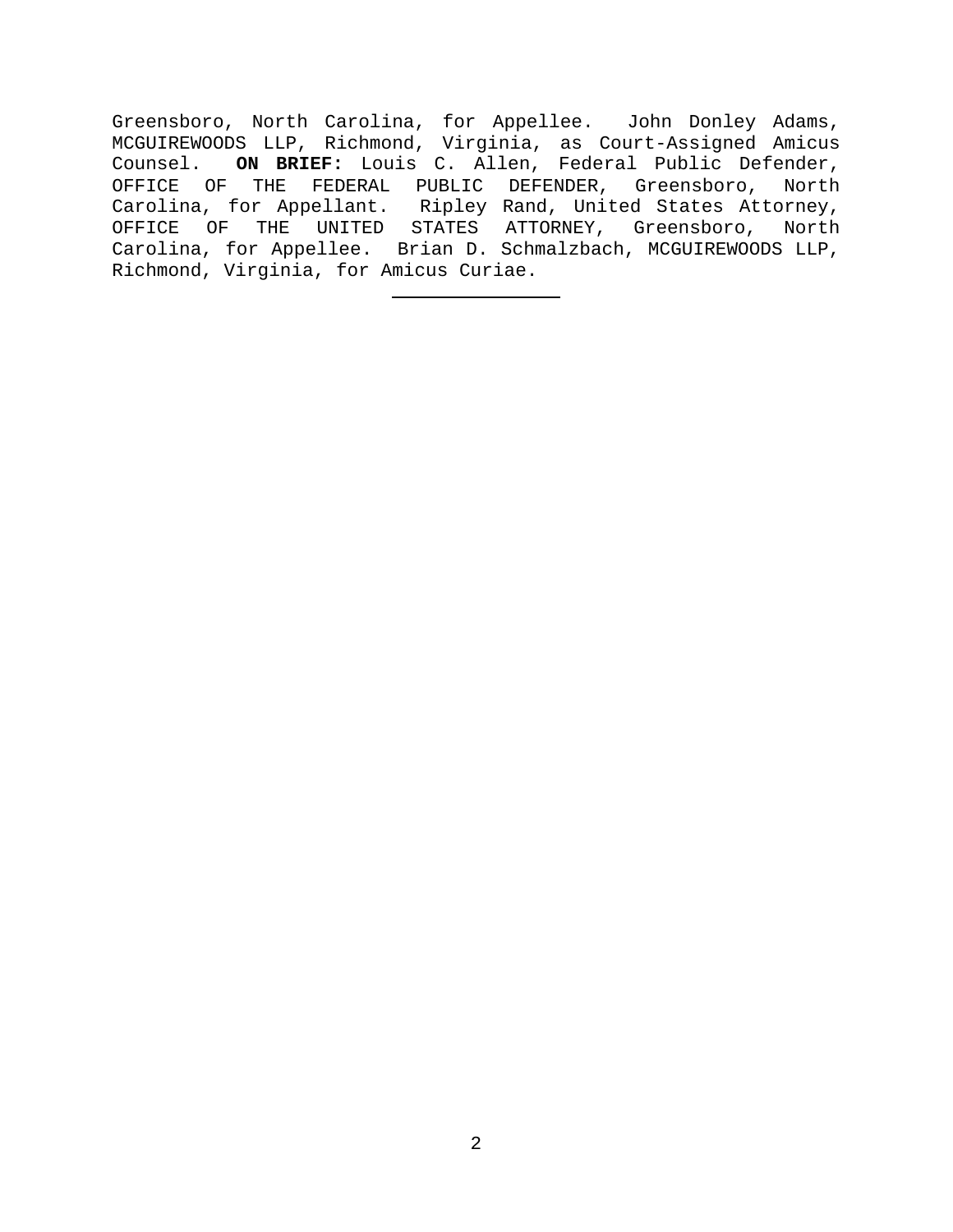KING, Circuit Judge:

Lance Antonio Williams appeals from the district court's denial of his motion for a reduced sentence under 18 U.S.C. § 3582(c)(2). Williams seeks the benefit of recent amendments to the Sentencing Guidelines and contends that the court in the Middle District of North Carolina erred when it ruled him ineligible for a sentence reduction. According to Williams, Guidelines Amendment 780, which revised the policy statement governing § 3582(c)(2) sentence reductions, renders him eligible for relief. The United States Attorney supports Williams's position in this appeal. As explained below, we vacate and remand.[1](#page-2-0)

I.

On March 3, 2008, Williams pleaded guilty to distributing cocaine base, in contravention of 21 U.S.C. § 841(a)(1). Prior to his guilty plea, the United States Attorney filed a notice, pursuant to 21 U.S.C. § 851, advising Williams and the district

<span id="page-2-0"></span> <sup>1</sup> Because the United States Attorney sides with Williams in this appeal, we appointed attorney John Donley Adams of Richmond, Virginia, as amicus counsel to support the district court's ruling. We appreciate his valuable service to our Court in this matter.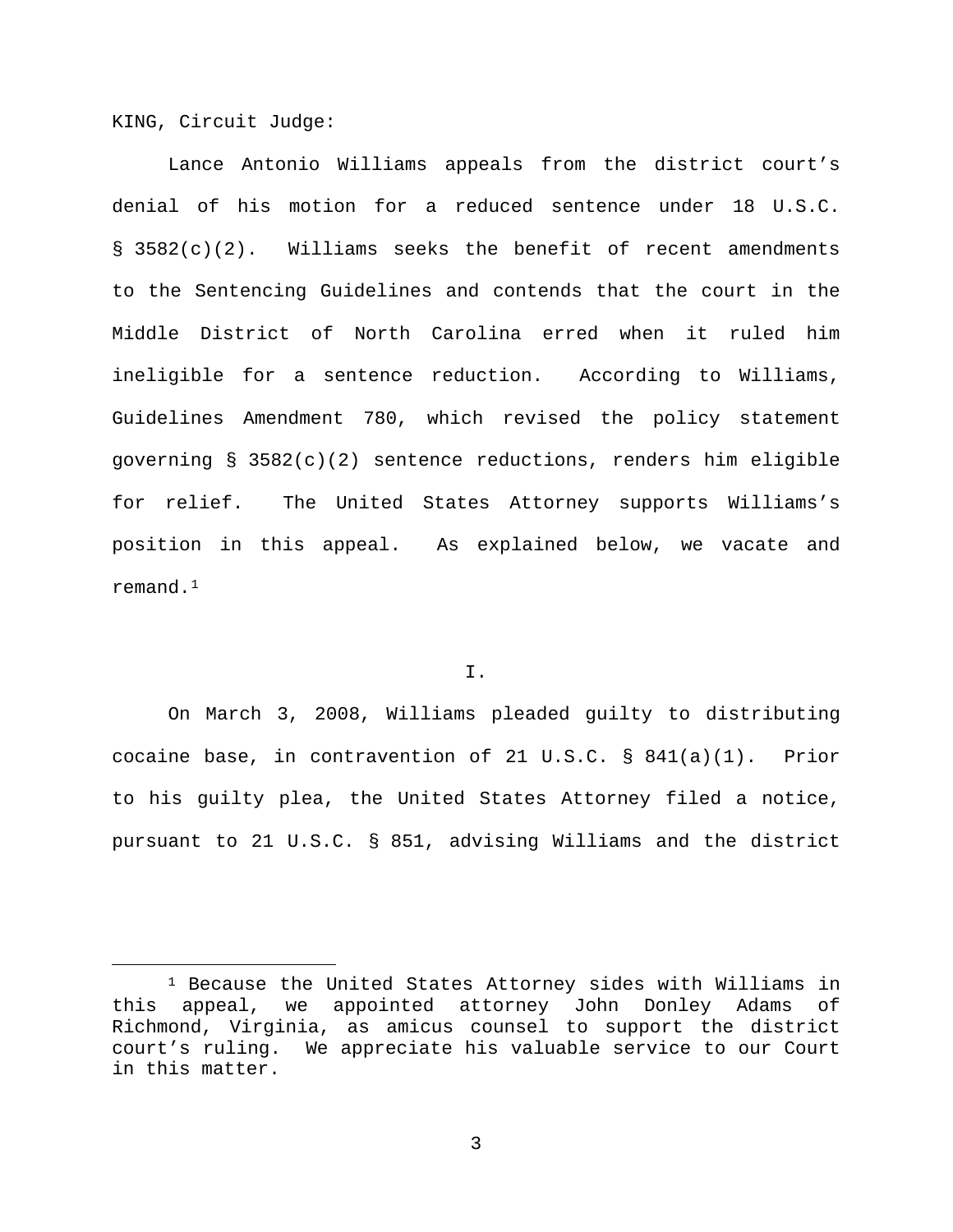court that Williams's prior North Carolina drug conviction would be utilized to seek an enhanced penalty under  $\S$  841(b)(1)(A).<sup>[2](#page-3-0)</sup>

The Probation Officer prepared Williams's presentence report (the "PSR") and recommended that he be sentenced to 240 months in prison.[3](#page-3-1) The PSR made that recommendation by starting at a base offense level of 30, predicated on a drug weight of fifty-six grams. The offense level was then lowered to reflect Williams's acceptance of responsibility, resulting in a final offense level of 27. With Williams's criminal history category of VI, the Guidelines advised a sentencing range of 130 to 162 months. The prosecutor's § 851 notice, however, triggered § 841(b)(1)(A)'s mandatory minimum sentence of 240 months. Because Williams's entire advisory Guidelines range fell below the statutory mandatory minimum sentence, his Guidelines sentence was the statutory minimum of 240 months. See USSG § 5G1.1(b) ("Where a statutorily required minimum sentence is greater than the maximum of the applicable guideline range, the

<span id="page-3-0"></span> <sup>2</sup> Section 841(b)(1)(A) of Title 21 mandates that, if a person commits a violation specified in that provision "after a prior conviction for a felony drug offense has become final, such person shall be sentenced to a term of imprisonment which may not be less than 20 years."

<span id="page-3-1"></span><sup>&</sup>lt;sup>3</sup> The PSR relied on the 2007 edition of the Sentencing Guidelines. Unless otherwise specified, we refer to the 2014 edition, the Guidelines edition applicable to Williams's § 3582(c)(2) motion. See USSG § 1B1.10(b)(1).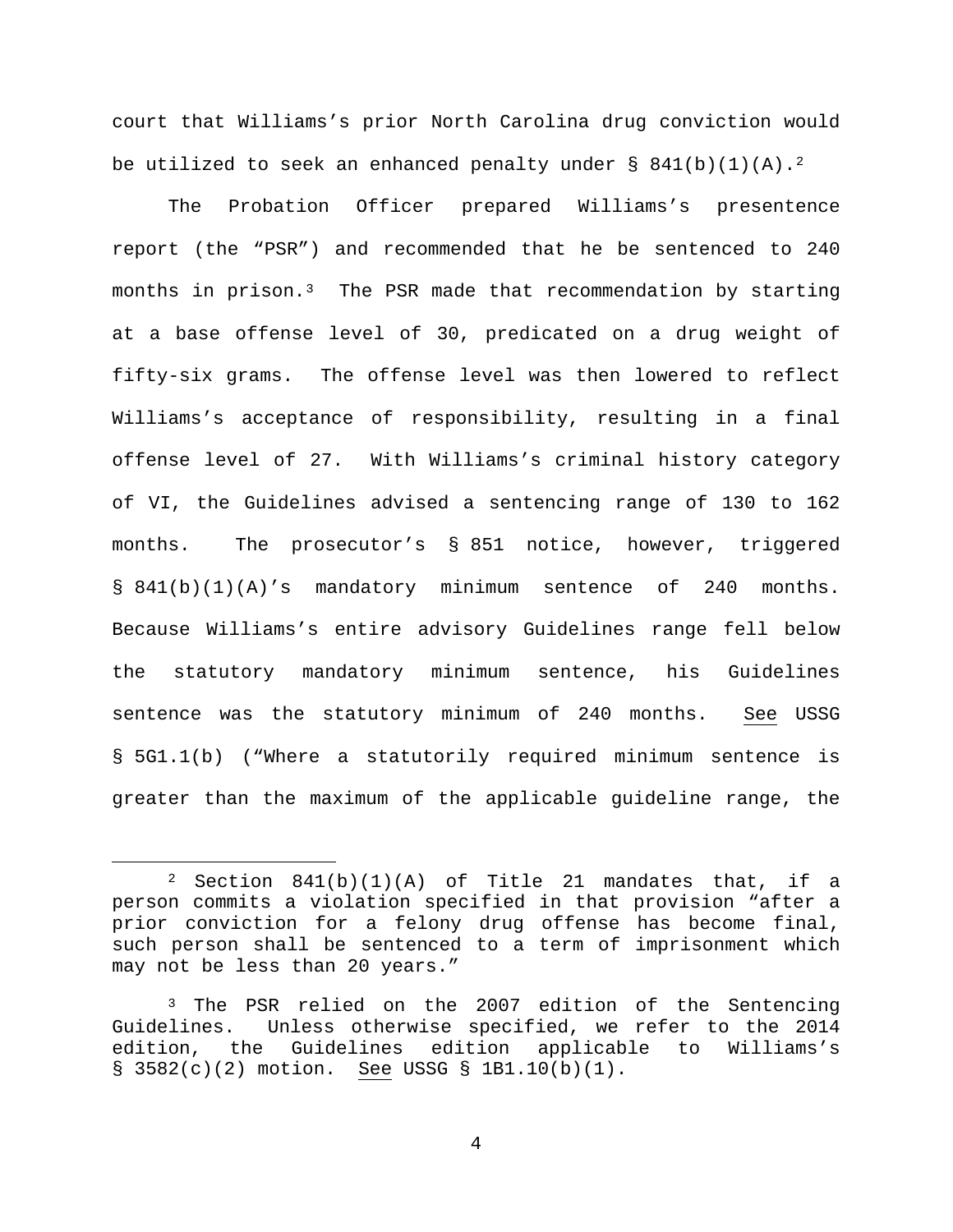statutorily required minimum sentence shall be the guideline sentence.").

Prior to the December 9, 2008 sentencing hearing, the prosecutors filed a motion for a downward departure, pursuant to 18 U.S.C. § 3553(e), recognizing Williams's substantial assistance to the authorities.[4](#page-4-0) On the prosecutors' recommendation, the court imposed a sentence of 180 months, reflecting a twenty-five percent reduction from the 240-month Guidelines sentence.

On May 9, 2012, more than three years after his conviction and sentencing, Williams filed a pro se motion for a sentence reduction under 18 U.S.C. § 3582(c)(2). The district court did not act on that motion until after the Probation Officer submitted a memorandum to the court on May 18, 2015, advising that Williams was eligible for a sentence reduction. On June 18, 2015, the court appointed a lawyer to represent Williams and ordered briefing on the sentence-reduction motion. Williams and

<span id="page-4-0"></span> <sup>4</sup> Pursuant to 18 U.S.C. § 3553(e), a prosecutor's downwarddeparture motion confers upon a sentencing court "the authority to impose a sentence below a level established by statute as a minimum sentence so as to reflect a defendant's substantial assistance in the investigation or prosecution of another person who has committed an offense." Such a sentence must be imposed "in accordance with the guidelines and policy statements issued<br>by the Sentencing Commission." Id.; see USSG 5K1.1 (requiring Id.; see USSG 5K1.1 (requiring sentencing court to consider quality, credibility, extent, riskiness, and timeliness of assistance to determine extent of departure under § 3553(e)).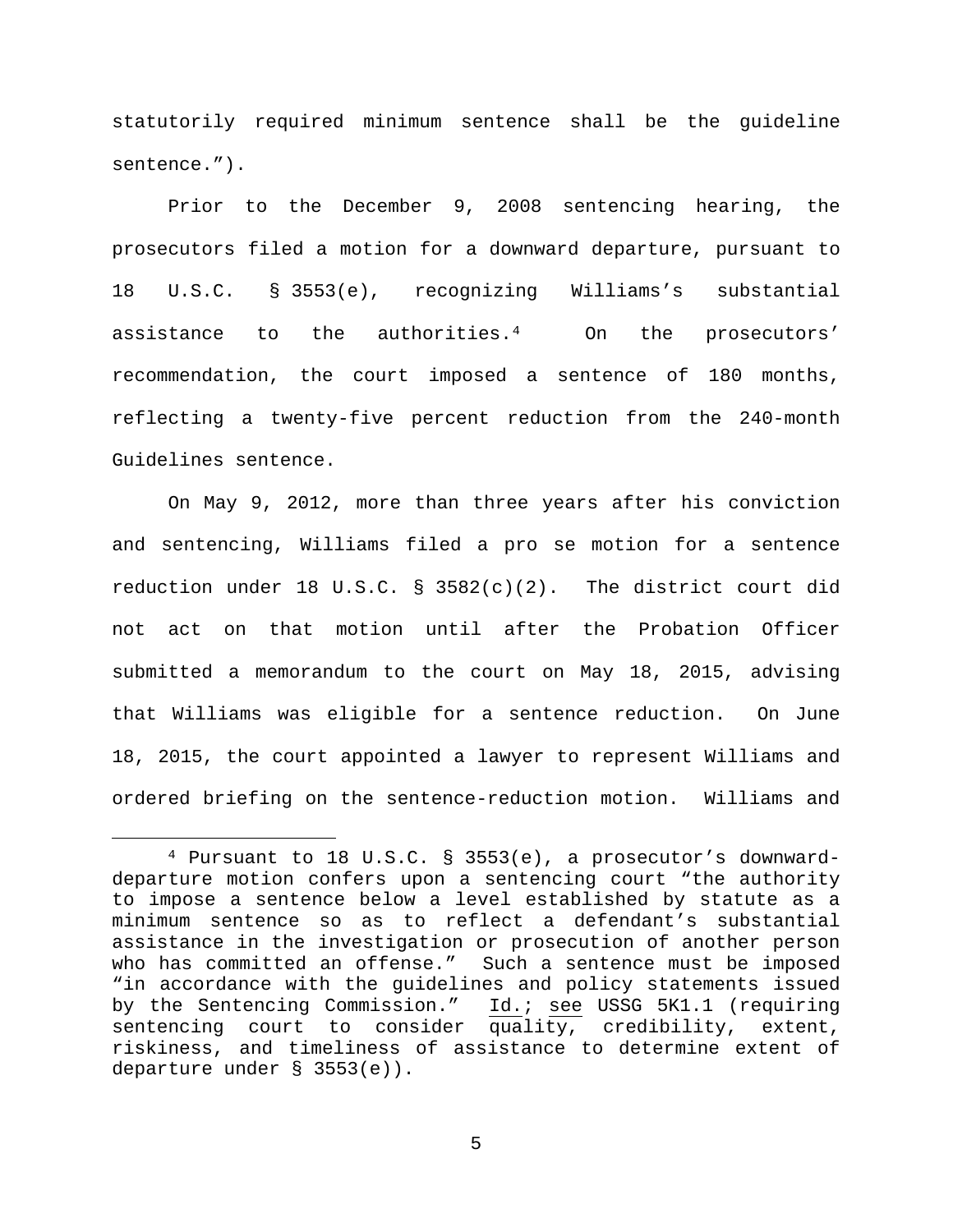the United States Attorney agreed that Williams was eligible for a sentence reduction under Guidelines Amendments 750 and 782 both of which reduced the offense level applicable to his conviction — due to the procedural changes introduced by Guidelines Amendment 780. See USSG app. C, amend. 780 (Supp. 2014) (revising Guidelines to clarify § 3582(c)(2) eligibility for defendant sentenced below statutory minimum due to substantial-assistance departure).

By memorandum opinion of July 10, 2015, the district court denied Williams's § 3582(c)(2) motion. See United States v. Williams, No. 1:07-cr-00429 (M.D.N.C. July 10, 2015), ECF No. 372 (the "Opinion"). The Opinion acknowledged that, based on Amendments 750 and 782, Williams's final offense level would be 21 instead of 27, resulting in a Guidelines range of 77 to 96 months. Nonetheless, the court ruled that Williams had not satisfied the eligibility requirements of § 3582(c)(2) because his 180-month sentence was based on a statutory mandatory minimum and a statutorily authorized departure for substantial assistance, rather than on a Guidelines range that had been subsequently lowered. The court reached that conclusion in reliance on our 2009 decision in United States v. Hood, 556 F.3d 226 (4th Cir. 2009).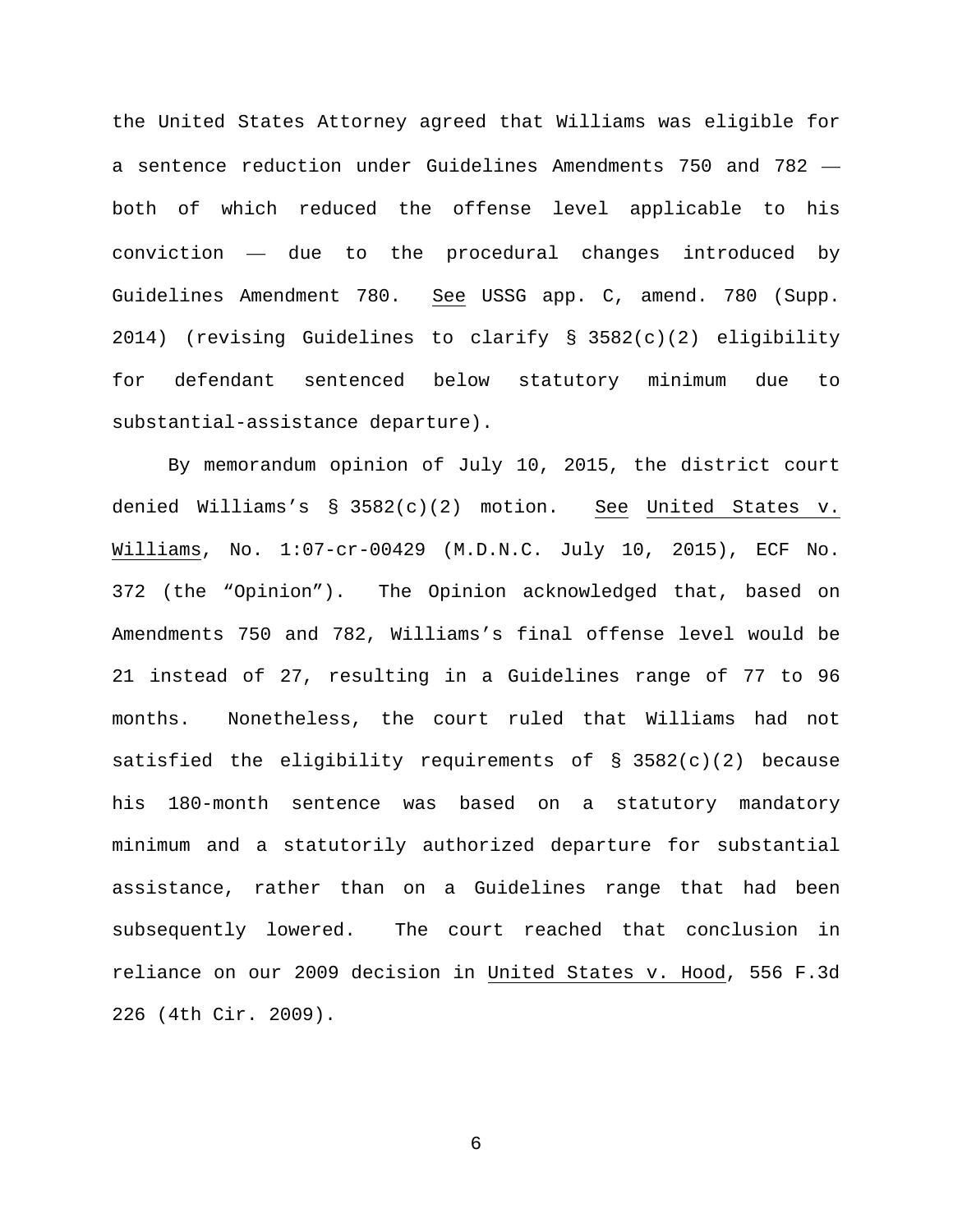Williams filed a timely notice of appeal, and we possess jurisdiction pursuant to 28 U.S.C. § 1291 and 18 U.S.C.  $$3742(a).$ 

## II.

We review de novo a district court's ruling on the scope of its legal authority under 18 U.S.C. § 3582(c)(2). See United States v. Mann, 709 F.3d 301, 304 (4th Cir. 2013).

### III.

On appeal, Williams maintains that he is eligible for a sentence reduction under 18 U.S.C. §  $3582(c)(2)$ . The district court, in its Opinion denying Williams's sentence-reduction motion, disagreed with that contention. The amicus counsel defends the position of the district court in this proceeding. Williams and the United States Attorney counter that the court misunderstood the scope of its authority under § 3582(c)(2), because, inter alia, Amendment 780, promulgated in 2014, revised the Sentencing Commission's policy statement governing eligibility for a sentence reduction. As a result, they contend that the court's denial of Williams's  $\S$  3582(c)(2) motion should be vacated.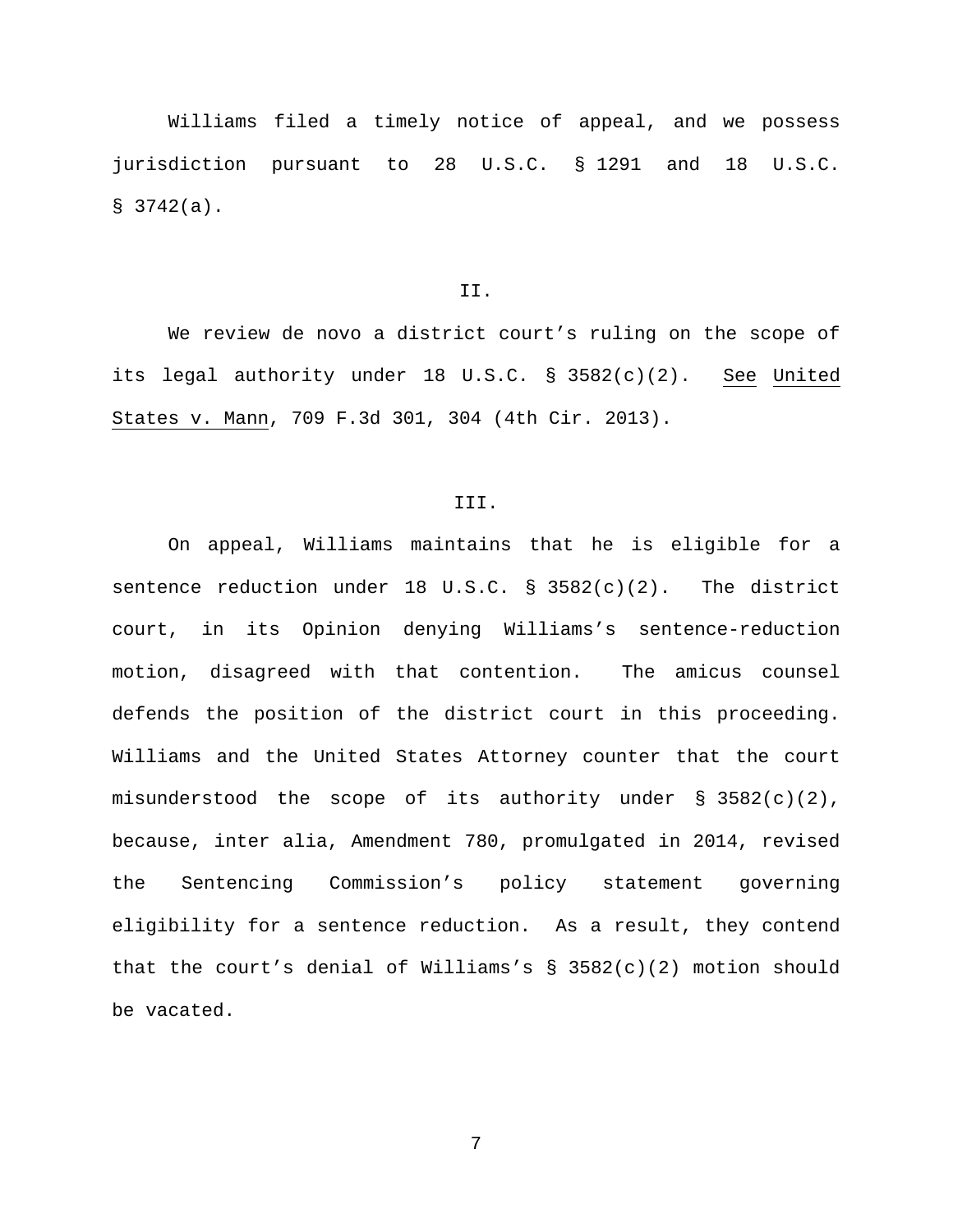In order to properly assess Williams's eligibility for a sentence reduction under  $\S$  3582(c)(2), we first identify the relevant principles governing such reductions. That discussion implicates the Supreme Court's mandate that a federal court determine a prisoner's eligibility under § 3582(c)(2) by adhering to the Commission's policy statements, and also involves the Commission's authority to dictate the proper application of the Guidelines.

1.

Congress created the Commission in 1984 to provide guidance, clarity, and fairness in sentencing. See 28 U.S.C. § 991(b). The Guidelines reflect the Commission's efforts to that end and assist the federal courts in imposing appropriate sentences on a case-by-case basis. To ensure that the Guidelines reflect current views on criminal behavior and account for revisions to statutory provisions, Congress has empowered the Commission to amend the Guidelines. See id. § 994(o), (p). Those amendments are effective unless "otherwise modified or disapproved by Act of Congress." Id. § 994(p). When an amendment lowers the Guidelines range for a particular offense, the Commission must indicate whether and in what circumstances such amendment will have retroactive effect — that is, by "specify[ing] in what circumstances and by what amount

A.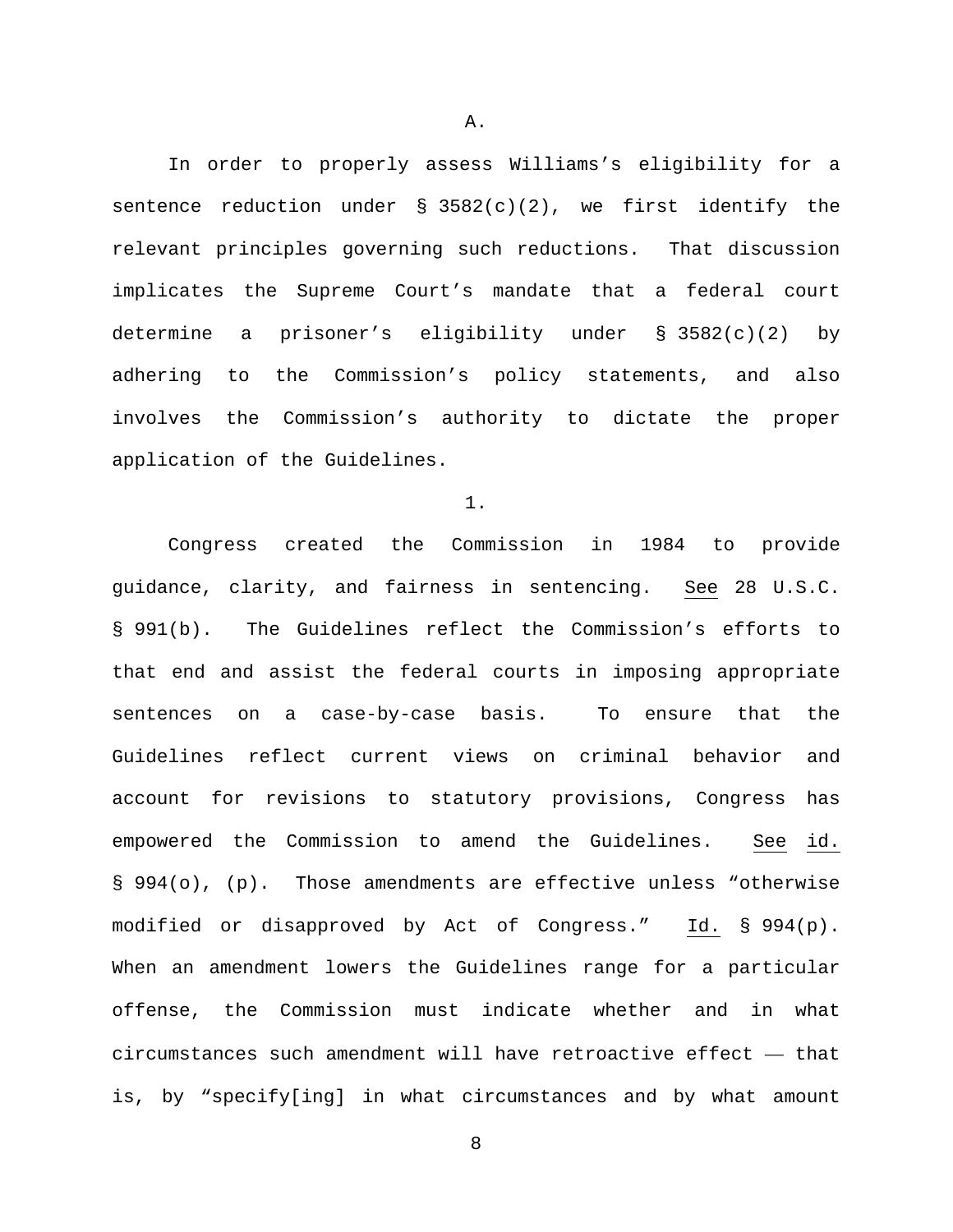the sentences of prisoners serving terms of imprisonment for the offense may be reduced." Id. § 994(u).

Congress has authorized the federal courts to grant sentence reductions based on the Commission's retroactive amendments through a narrow exception to the general rule that a court may not modify a defendant's sentence "once it has been imposed." See 18 U.S.C. § 3582(c). Pursuant thereto,

in the case of a defendant who has been sentenced to a term of imprisonment based on a sentencing range that has subsequently been lowered by the Sentencing Commission pursuant to 28 U.S.C. 994(o), upon motion of the defendant . . . , the court may reduce the term of imprisonment, after considering the factors set forth in section 3553(a) to the extent that they are applicable, if such a reduction is consistent with applicable policy statements issued by the Sentencing Commission.

Id. § 3582(c)(2).

As the Supreme Court recognized in 2010, the "policy statement governing § 3582(c)(2) proceedings" is set forth in Guidelines section 1B1.10. See Dillon v. United States, 560 U.S. 817, 819 (2010). Section 1B1.10 lists the Guidelines amendments designated by the Commission for retroactive application in a  $\S$  3582(c)(2) proceeding. See USSG  $\S$  1B1.10(d). Pertinent here, a sentence reduction is not authorized unless one of those amendments has "the effect of lowering the defendant's applicable guideline range." USSG § 1B1.10(a)(2)(B). To determine whether a particular amendment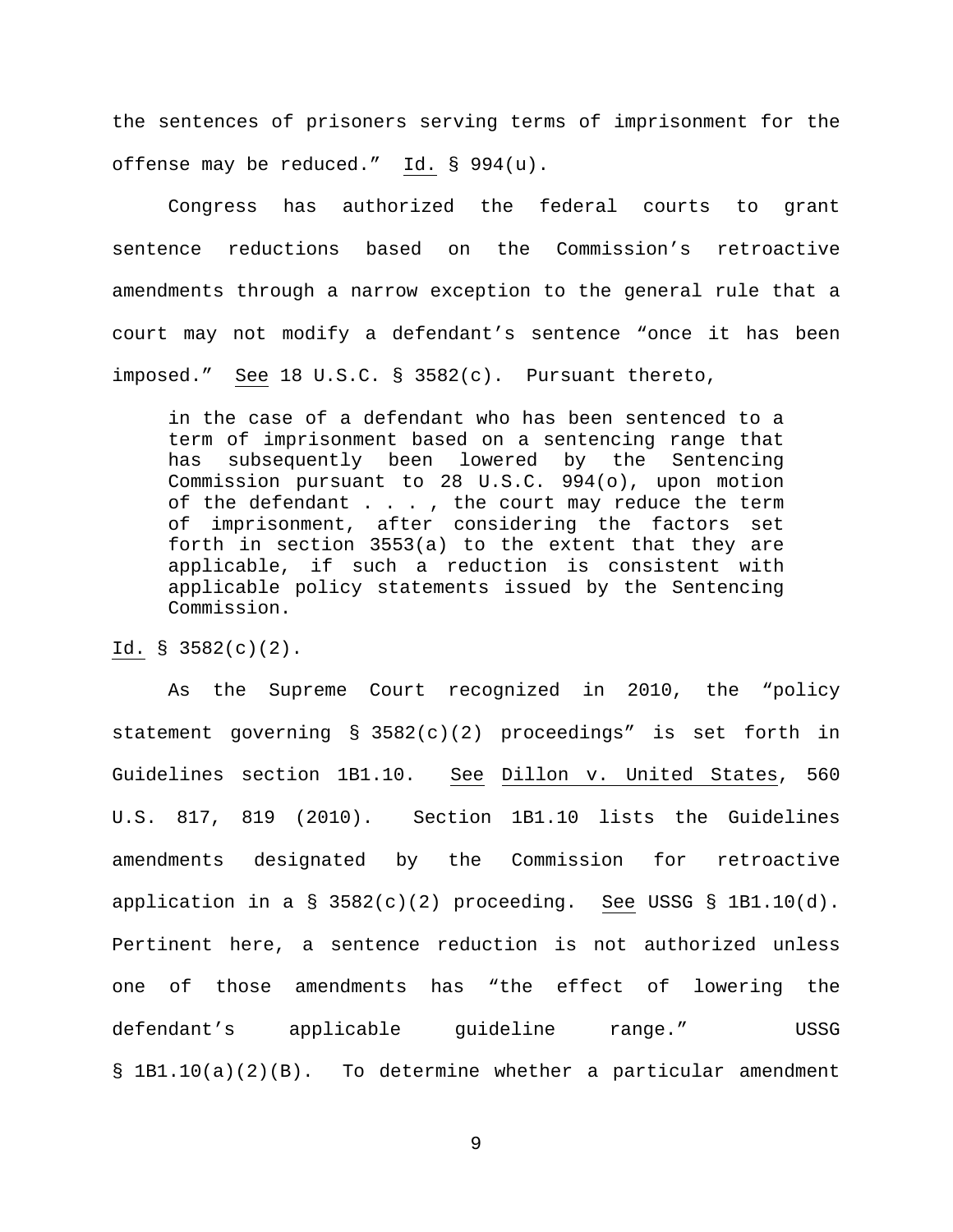has that effect, the sentencing court must "substitute only the amendments" rendered retroactive by the Commission and "leave all other guideline application decisions unaffected." Id. § 1B1.10(b)(1). When assessing a § 3582(c)(2) motion, the court must "use the version of [the] policy statement that is in effect on the date on which the court reduces the defendant's term of imprisonment." See id. § 1B1.10 cmt. n.8.

In Dillon, the Supreme Court reinforced § 3582(c)(2)'s emphasis on the Commission's policy statements, and it spelled out a two-step inquiry for the review of sentence-reduction motions. See 560 U.S. at 827. At the first step, the sentencing court must review "the Commission's instructions in § 1B1.10 to determine the prisoner's eligibility for a sentence modification and the extent of the reduction authorized." Id. (emphasis added). If the court determines that the prisoner is eligible for a sentence reduction, the court moves to the second step and determines the extent of the reduction. Id.

## 2.

The Commission possesses the authority to dictate the proper application of the Guidelines through the promulgation of Guidelines amendments. As the Supreme Court has recognized, "Congress necessarily contemplated that the Commission would periodically review the work of the courts, and would make whatever clarifying revisions to the Guidelines conflicting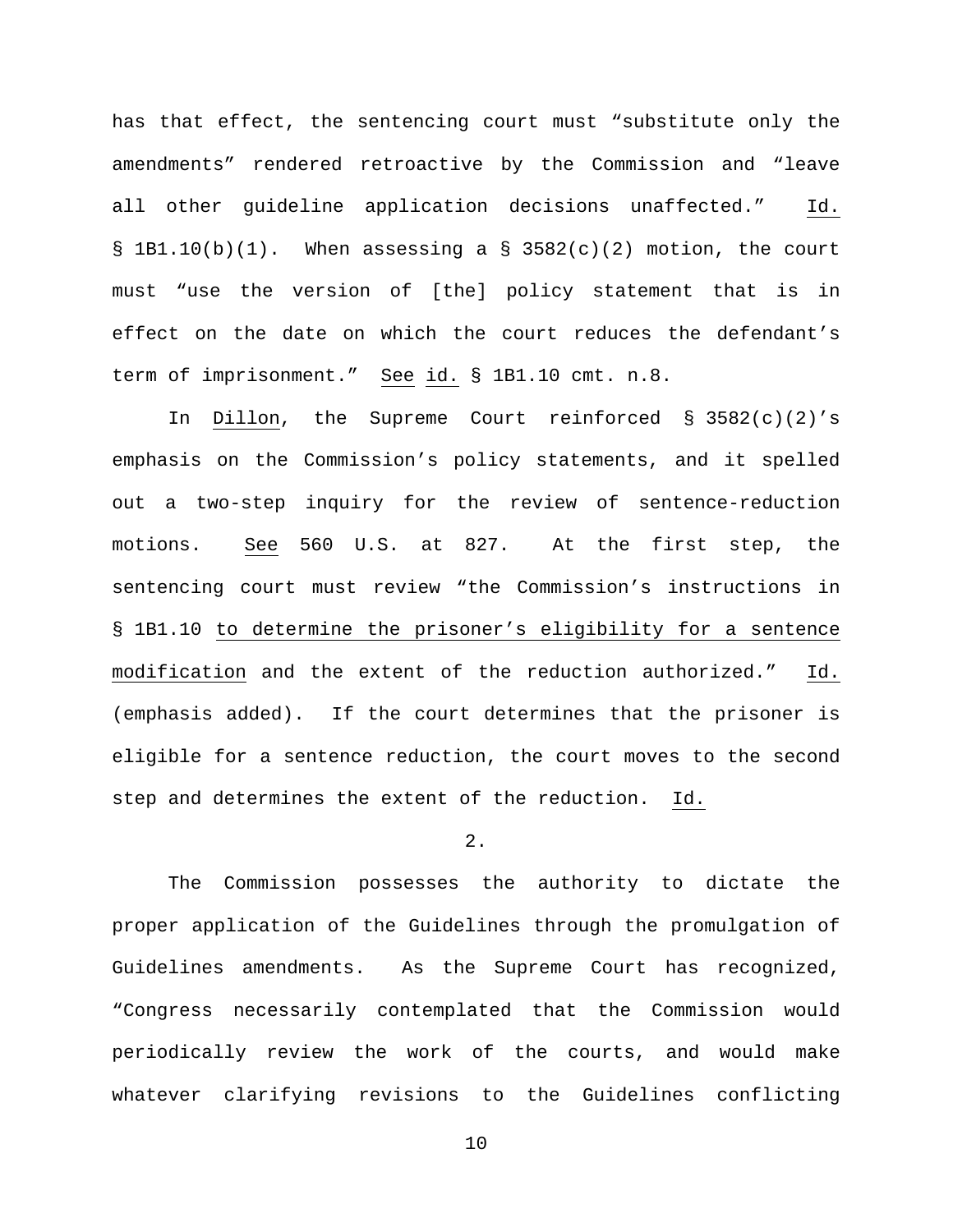judicial decisions might suggest." Braxton v. United States, 500 U.S. 344, 348 (1991). The Court applied that principle in its Braxton opinion by declining to resolve the circuit split on which it had granted certiorari, because the Commission was poised to "eliminate [the] circuit conflict." See id. at 348- 49. By deferring to the Commission's anticipated resolution of a circuit split regarding an interpretation of the Guidelines, the Court implicitly recognized the Commission's power to abrogate precedent in the courts of appeals.

We have similarly recognized the Commission's power to override our precedent through amendments to the Guidelines. See, e.g., United States v. Capers, 61 F.3d 1100, 1112-13 (4th Cir. 1995) (recognizing that amendment to Guidelines commentary required "us to scrap our earlier interpretation of that guideline"); United States v. Turner, 59 F.3d 481, 488 (4th Cir. 1995) (explaining that the "Commission has the authority to review the work of the courts and revise the Guidelines by adopting an interpretation of a particular guideline in conflict with prior judicial constructions of that guideline"). We are not alone among the courts of appeals in yielding to the Commission's authority to promulgate amendments to the Guidelines that effectively vacate circuit precedent. See, e.g., United States v. Vasquez-Cruz, 692 F.3d 1001, 1006 (9th Cir. 2012) ("Of course, a change in the language of an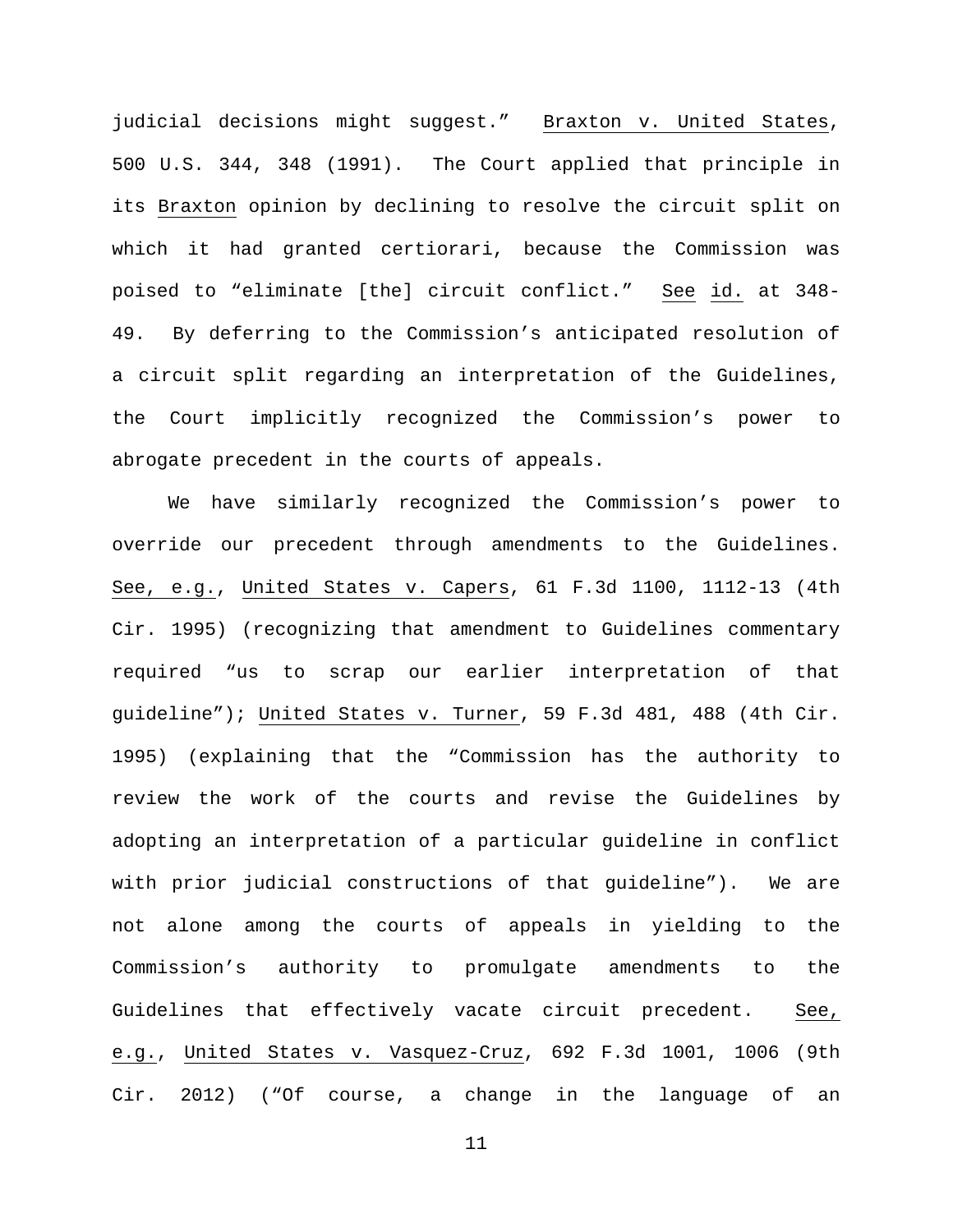applicable Guidelines provision, including a change in application notes or commentary, supersedes prior decisions applying earlier versions of that provision, just as we would be bound to apply the updated version of an agency rule or regulation."); United States v. Marmolejos, 140 F.3d 488, 493 n.7 (3d Cir. 1998) ("[B]ecause of the Sentencing Commission's broad power to interpret the Guidelines, clarifying amendments should be considered by the sentencing court despite any conflict with established precedent, unless ex post facto concerns are present."); United States v. Prezioso, 989 F.2d 52, 54 & n.1 (1st Cir. 1993) (recognizing applicability of amendment to commentary despite contrary circuit precedent).

Writing for this Court in United States v. Goines, our then Chief Judge recognized in 2004 the Commission's power to impact precedent in the various circuits, explaining that "Congress anticipated that the Commission would use the amendment process to resolve disagreements among courts of appeals." See 357 F.3d 469, 474 (4th Cir. 2004). When the circuits have split on the application of a Guidelines provision, the Commission typically resolves such a disagreement by promulgating a "clarifying amendment," which does not alter "the legal effect of the guidelines, but merely clarifies what the Commission deems the guidelines to have already meant." Id. As Goines explained, if a clarifying amendment "conflicts with our precedent," we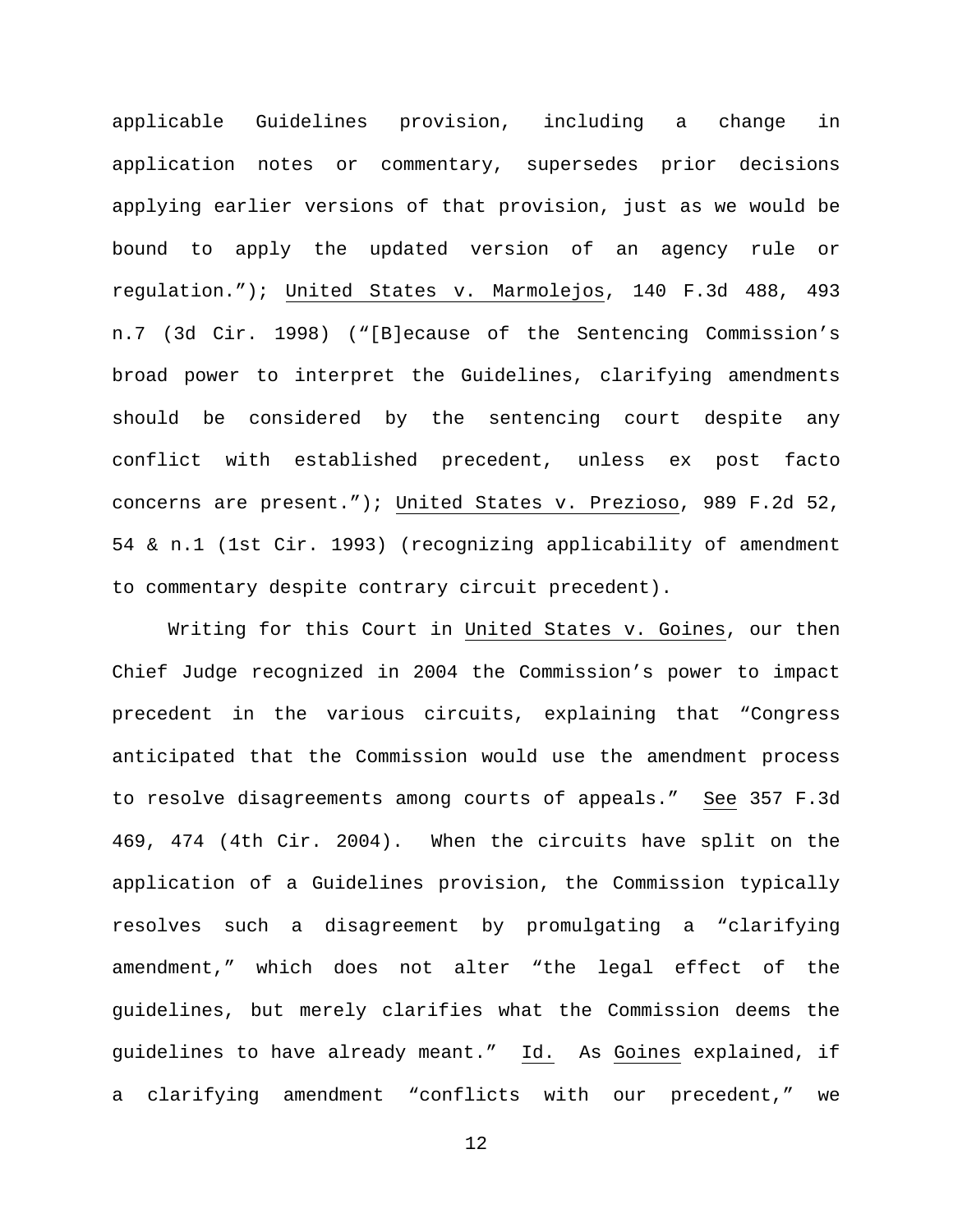recognize that it has "the effect of changing the law in this circuit." Id.

Consistent with the foregoing, our precedent in the sentence-reduction context must give way if it conflicts with the Commission's amendments. As the Goines decision emphasized,

Congress has granted the Commission the unusual explicit power to decide whether and to what extent<br>its amendments reducing sentences will be given its amendments reducing sentences will be given<br>retroactive effect. The amendment and retroactivity retroactive effect. The amendment and retroactivity<br>powers operate in tandem: The Commission decides how The Commission decides how to modify the guidelines and also decides how such modifications should be implemented. This is appropriate, as the Commission has both the authority and the obligation to enact policies designed to achieve the underlying purposes of the Sentencing Reform Act.

357 F.3d at 476 (internal quotation marks omitted). Chief Judge Wilkins also explained that the Commission can utilize that "unusual explicit power" to abrogate decisions concerning the Guidelines that risk producing "wildly disparate sentences." Id.

### B.

Having identified the legal framework for sentence reductions under  $\S$  3582(c)(2) and the Commission's authority to dictate the availability of such relief, we now turn to our decision in United States v. Hood, on which the district court relied. See 556 F.3d 226 (4th Cir. 2009). We then discuss the Commission's promulgation of Amendment 780, which, according to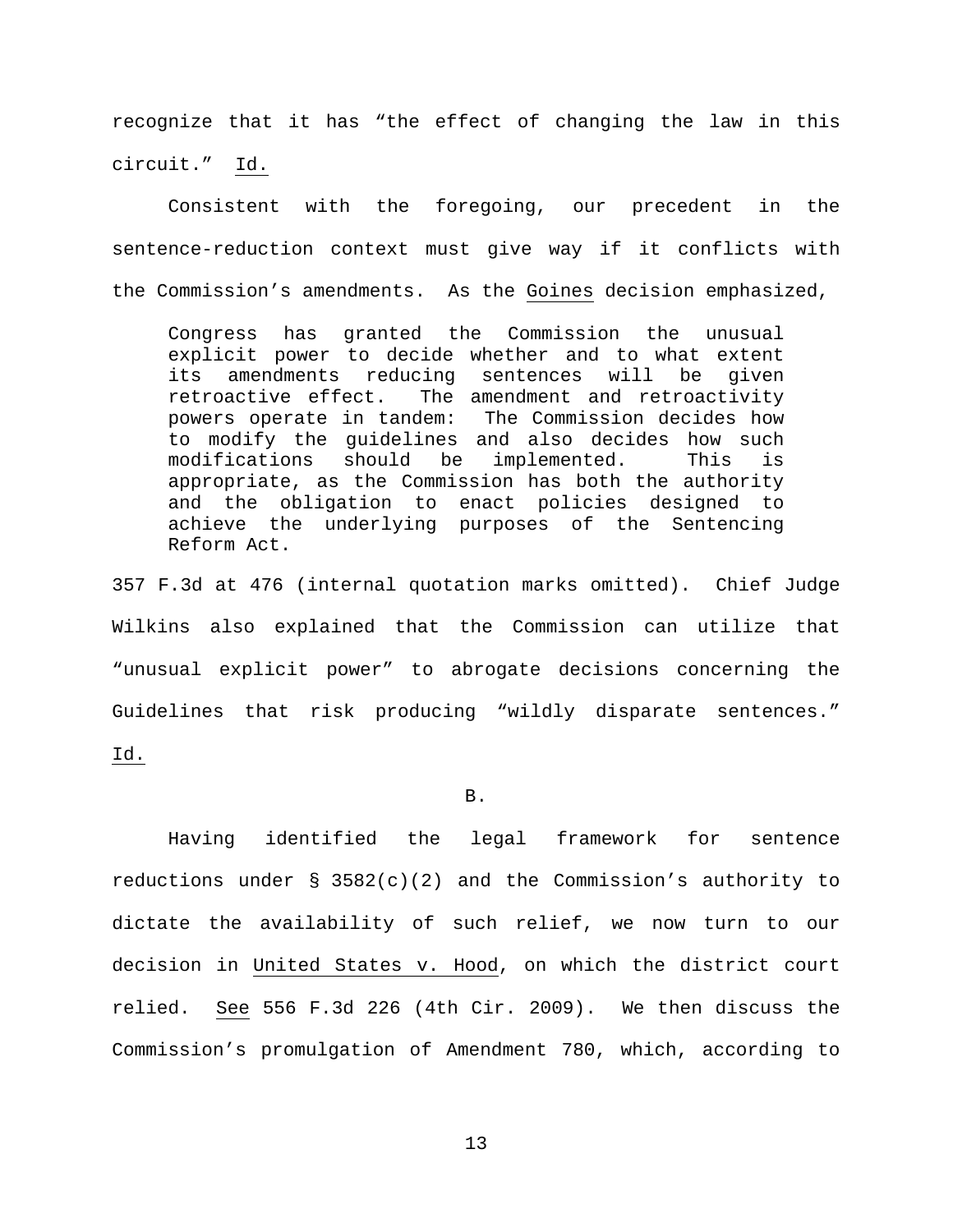the United States Attorney and Williams, undermines the court's reliance on Hood.

#### 1.

Decided in 2009, Hood involved the issue of whether a defendant who received a substantial-assistance departure from an above-Guidelines-range mandatory minimum sentence was eligible for a sentence reduction under § 3582(c)(2). See 556 F.3d at 228. Consistent with the Guidelines then in effect, we ruled that Hood was ineligible for such relief. See id. at 233.

In 2001, Hood pleaded guilty to conspiracy to possess with intent to distribute cocaine and cocaine base, in contravention of 21 U.S.C. § 846. See Hood, 556 F.3d at 228. After calculating Hood's Guidelines range as 188 to 235 months, the district court acknowledged that Hood's prior felony drug conviction triggered a 240-month mandatory minimum sentence. See id. at 228-29. Accordingly, by applying Guidelines section 5G1.1(b), the court identified 240 months as Hood's Guidelines sentence. On the basis of a § 3553(e) motion, however, the court departed downward and imposed a sentence of 100 months. See id. at 229.

In 2008, Hood filed a § 3582(c)(2) motion seeking a sentence reduction pursuant to Guidelines Amendment 706, which had lowered the offense level applicable to his underlying drug offense. See Hood, 556 F.3d at 230. The sentencing court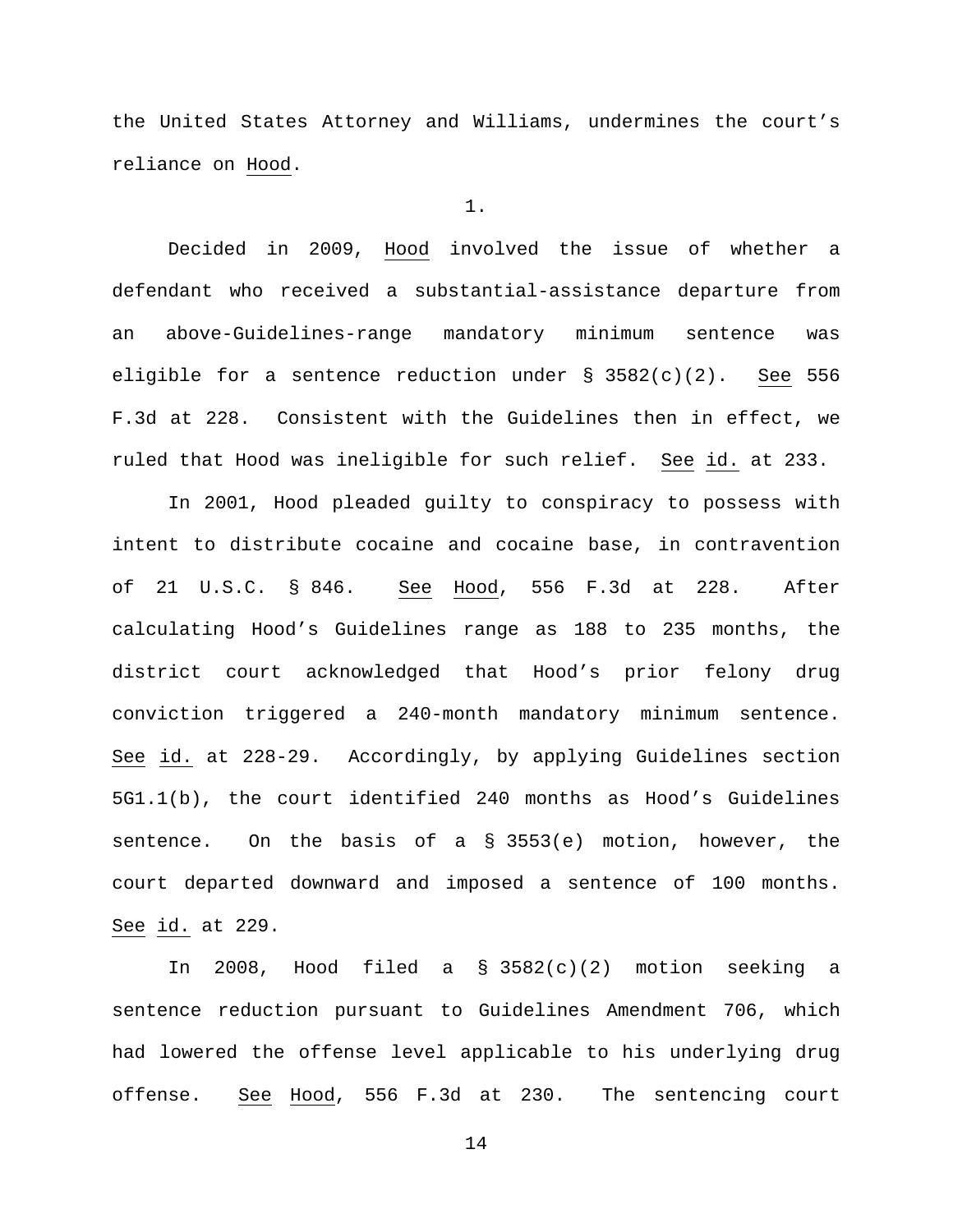denied Hood's motion, and we affirmed. Id. In our Hood decision, we explained that, because Amendment 706 had no impact on either the statutory mandatory minimum or the substantialassistance departure, it did "not have the effect of lowering the defendant's applicable guidelines range." Id. at 232 (quoting USSG § 1B1.10(a)(2)(B)). Instead, Hood's sentence was "based on a statutory minimum and USSG § 5G1.1(b)," both of which remained in place after Amendment 706. Id. at 233. Moreover, the sentence resulted from a § 3553(e) departure predicated on Hood's substantial assistance to the authorities and guided by the factors outlined in Guidelines section 5K1.1. Id. at 233-34. Because Amendment 706 did not impact any of those provisions, it could not provide relief for Hood under § 3582(c)(2). Id. at 234.

Several of the other courts of appeals adhered to the approach enunciated in Hood and denied sentence reductions to prisoners who had been sentenced below statutory mandatory minimums as a result of substantial-assistance motions. See, e.g., United States v. Moore, 734 F.3d 836 (8th Cir. 2013); United States v. Joiner, 727 F.3d 601 (6th Cir. 2013); United States v. Glover, 686 F.3d 1203 (11th Cir. 2012); United States v. Carter, 595 F.3d 575 (5th Cir. 2010); United States v. Williams, 551 F.3d 182 (2d Cir. 2009). The Third and D.C. Circuits, in contrast, ruled that such prisoners could be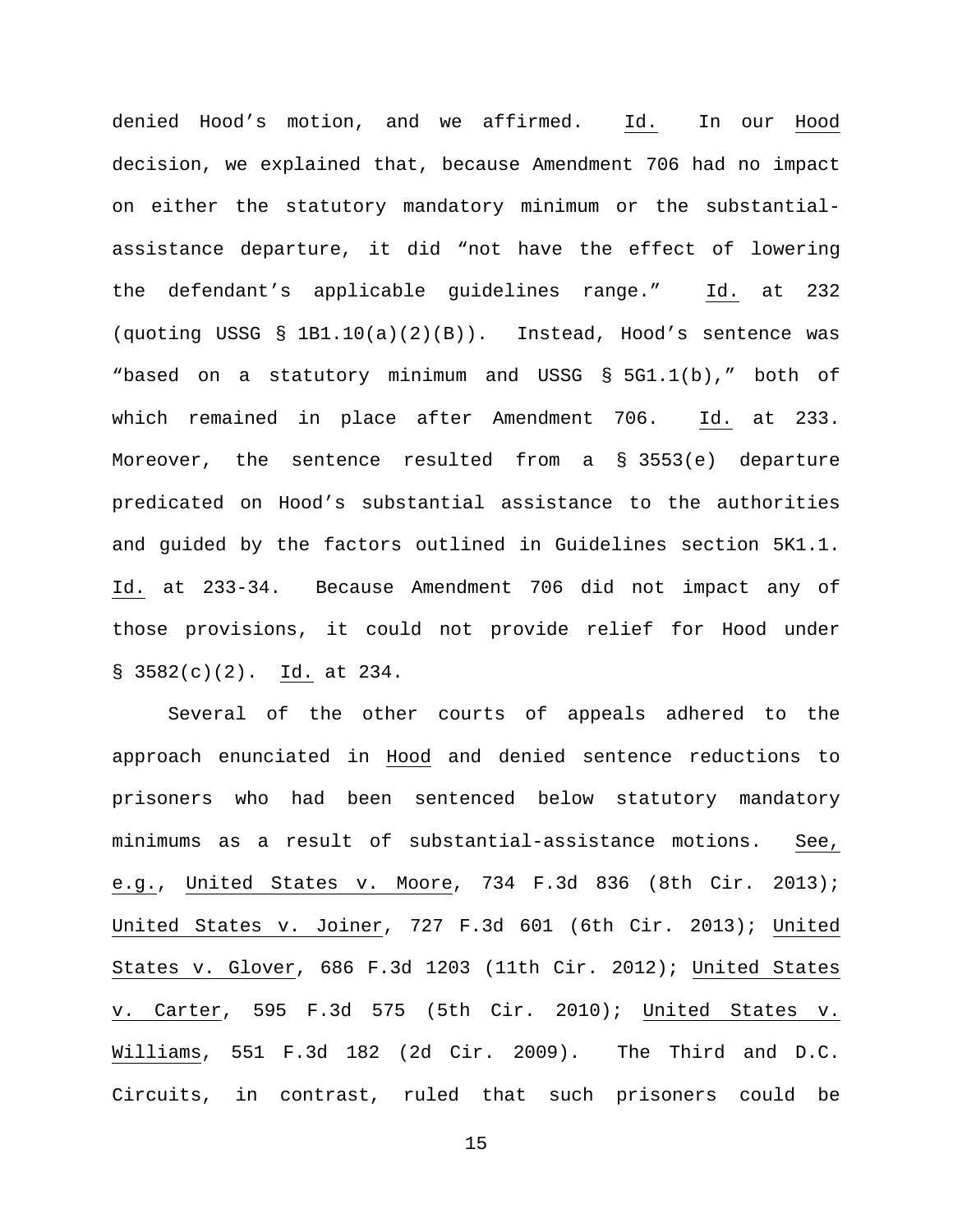eligible for relief under § 3582(c)(2). See In re Sealed Case, 722 F.3d 361 (D.C. Cir. 2013); United States v. Savani, 733 F.3d 56 (3d Cir. 2013).

# 2.

In recognition of the foregoing circuit split, the Commission promulgated Guidelines Amendment 780 in 2014 to clarify "when, if at all, § 1B1.10 provides that a statutory minimum continues to limit the amount by which a defendant's sentence may be reduced under 18 U.S.C. § 3582(c)(2) when the defendant's original sentence was below the statutory minimum." USSG app. C, amend. 780 (Supp. 2014). The Commission embraced the apparent minority view, explaining that its Amendment 780 "generally adopts the approach of the Third Circuit in Savani and the District of Columbia Circuit in In re Sealed Case." Id.

To that end, Amendment 780 revised Guidelines section 1B1.10, the policy statement that dictates eligibility for § 3582(c)(2) relief. Amendment 780 moved the list of retroactive amendments from subsection (c) to subsection (d) and inserted the following in subsection (c):

If the case involves a statutorily required minimum sentence and the court had the authority to impose a<br>sentence below the statutorily required minimum sentence below the statutorily required minimum sentence pursuant to a government motion to reflect the defendant's substantial assistance to authorities, then for purposes of this policy statement the amended guideline range shall be determined without regard to the operation of § 5G1.1 (Sentencing on a Single Count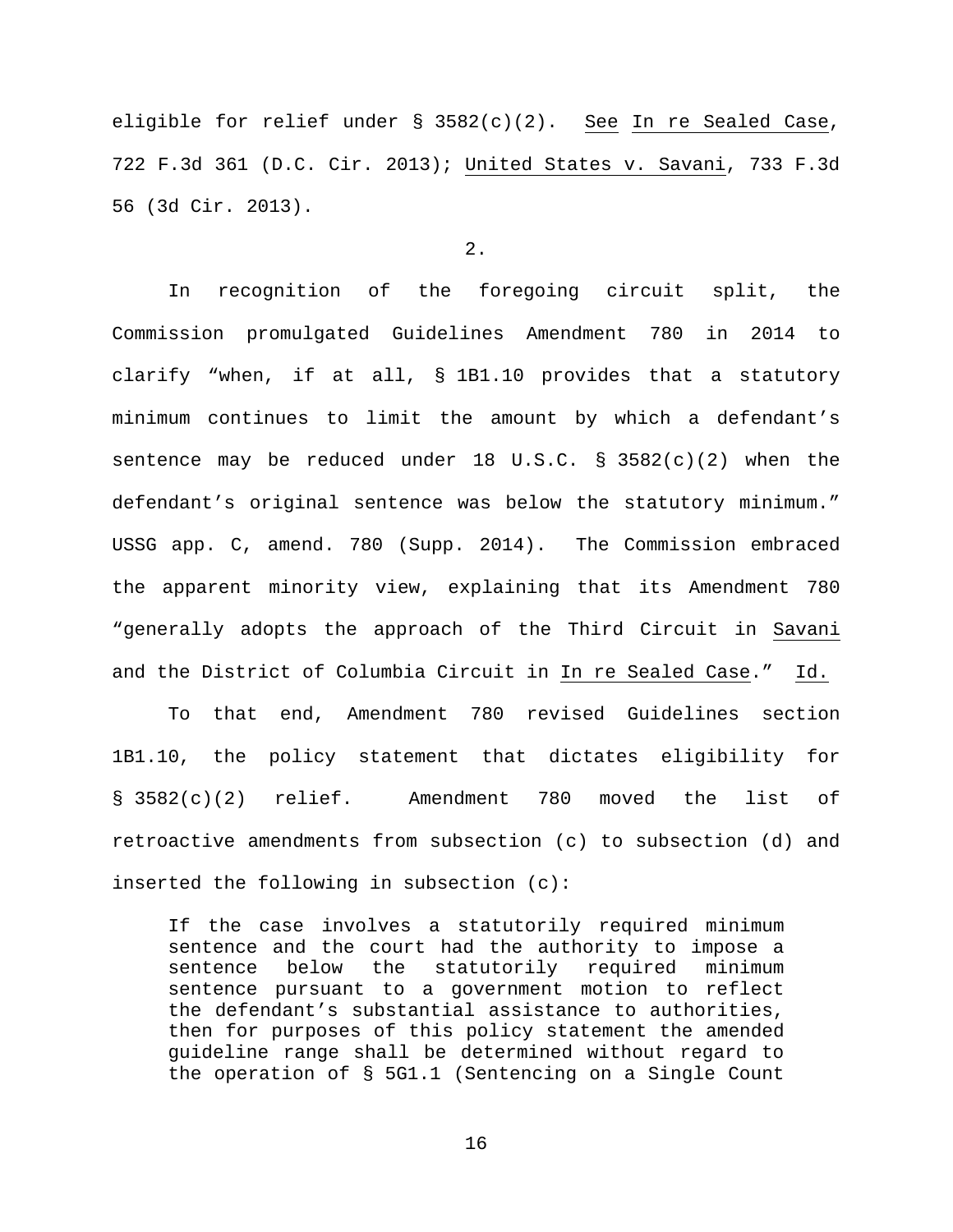of Conviction) and § 5G1.2 (Sentencing on Multiple Counts of Conviction).

USSG § 1B1.10(c). In justifying the foregoing mandate, the Commission recognized the value to our system of justice of those cooperating defendants who provide substantial assistance to the authorities. According to the Commission, such cooperating defendants should be rewarded because they

are differently situated than other defendants and should be considered for a sentence below a guideline or statutory minimum even when defendants who are otherwise similar (but did not provide substantial assistance) are subject to a guideline or statutory minimum. Applying this principle when the guideline range has been reduced and made available for<br>retroactive application under section 3582(c)(2) retroactive application under appropriately maintains this distinction and furthers the purposes of sentencing.

USSG app. C, amend. 780 (Supp. 2014).

## C.

This appeal requires us to assess the impact of Amendment 780 on our decision in Hood. The amicus counsel contends that the district court correctly recognized the viability of Hood as our circuit precedent and thus properly denied Williams's § 3582(c)(2) motion. The United States Attorney, on the other hand, agrees with Williams and maintains that the court erred by failing to recognize that Amendment 780 altered the course we followed in Hood. As explained below, we agree with the United States Attorney and Williams.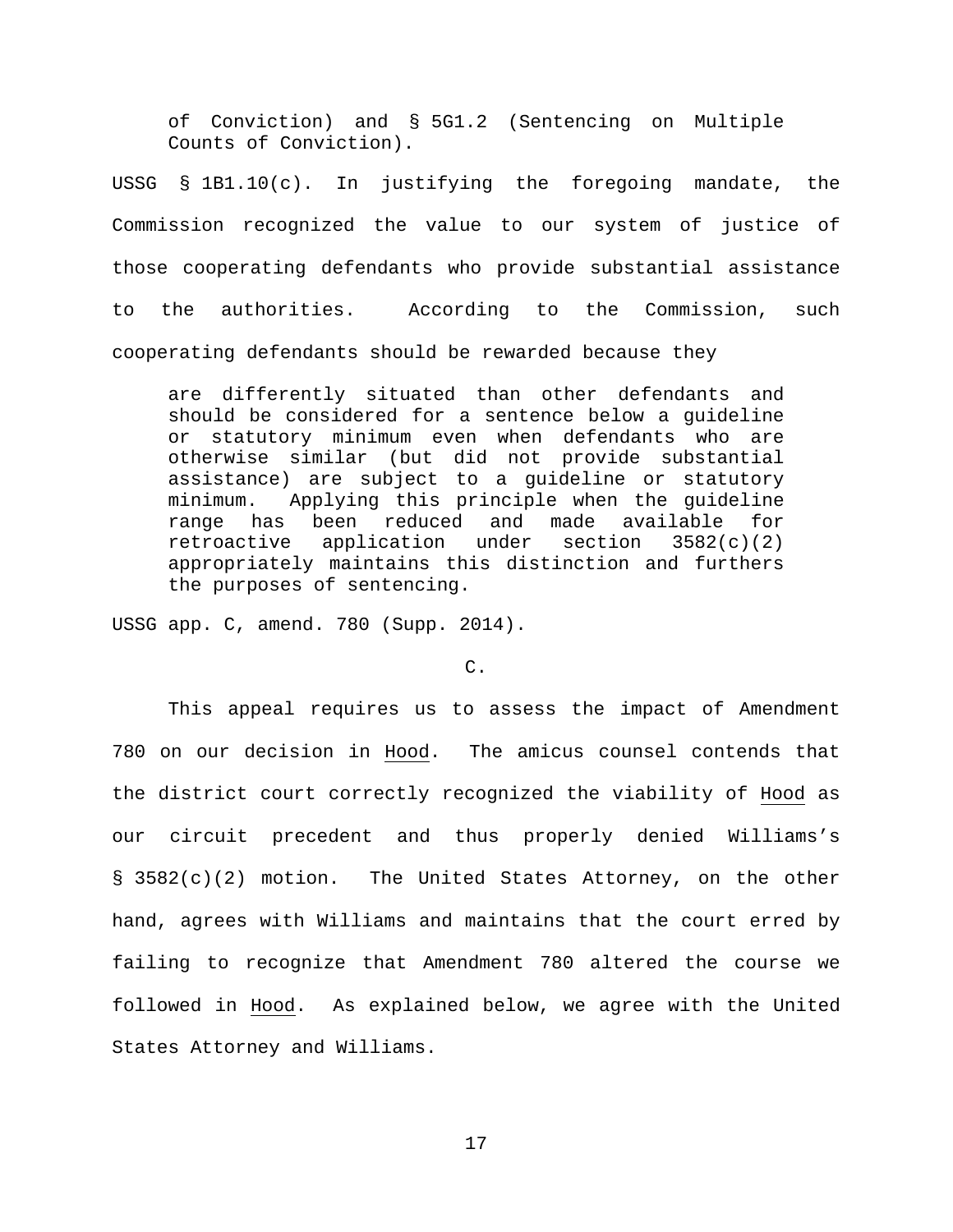In this circuit, we are bound by "the basic principle that one panel cannot overrule a decision issued by another panel." McMellon v. United States, 387 F.3d 329, 332 (4th Cir. 2004) (en banc). When panel opinions conflict, we are obliged to apply the "earliest-case-governs" rule and adhere to "the earlier of the conflicting opinions." Id. at 333. At the same time, "[a] decision by a panel of this court, or by the court sitting en banc, does not bind subsequent panels if the decision rests on authority that subsequently proves untenable." U.S. Dep't of Health & Human Servs. v. Fed. Labor Relations Auth., 983 F.2d 578, 581-82 (4th Cir. 1992). Moreover, the Commission has the authority to "chang[e] the law in this circuit" regarding § 3582(c)(2) eligibility. See Goines, 357 F.3d at 474.

The district court, in deeming Williams ineligible for relief, applied our Hood decision. It failed to recognize, however, that Amendment 780's revision to Guidelines section 1B1.10 had modified the process for determining § 3582(c)(2) eligibility. Although the Commission did not mention Hood in its "Reason for Amendment" accompanying Amendment 780, the Hood decision was consistent with the rulings made in two of the three appellate decisions that the Commission specifically disapproved. See USSG app. C, amend. 780 (Supp. 2014); see also United States v. Joiner, 727 F.3d 601, 609 (6th Cir. 2013)

1.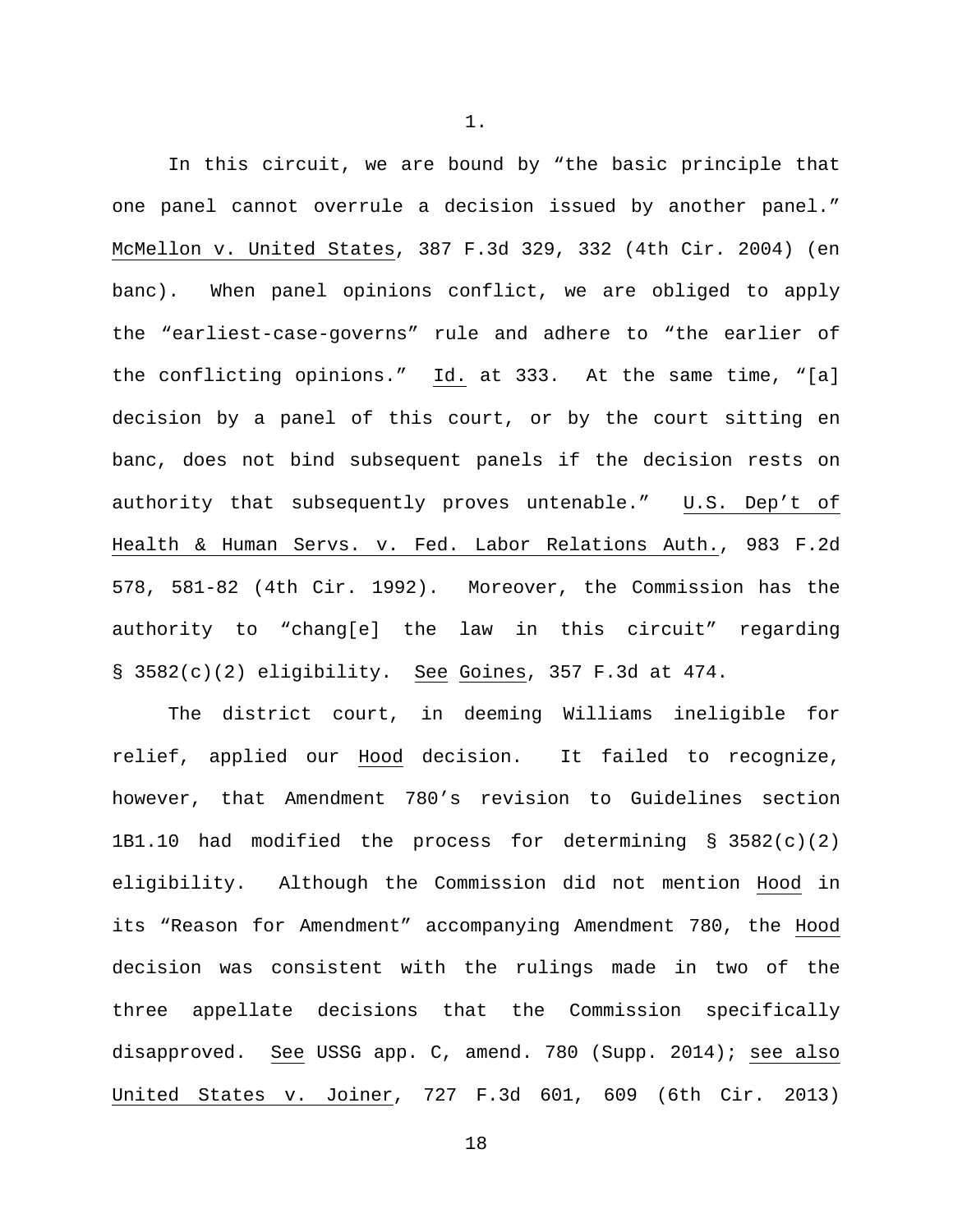(affirming denial of  $\S$  3582(c)(2) motion where defendant's sentence was based on statutory mandatory minimum sentence not lowered by subsequent Guidelines amendment); United States v. Glover, 686 F.3d 1203, 1207 (11th Cir. 2012) (same). Moreover, the Commission explained that Amendment 780 "generally adopts" the D.C. Circuit's approach in 2013 in In re Sealed Case, which had expressly rejected Hood. See USSG app. C, amend. 780 (Supp. 2014); see also In re Sealed Case, 722 F.3d at 368-69.

Amendment 780 explicitly provides that a defendant in Williams's situation is eligible for a  $\S$  3582(c)(2) sentence reduction. The applicable policy statement now requires a sentencing court to remove Guidelines section 5G1.1 from the § 3582(c)(2) eligibility determination. Compare Hood, 556 F.3d at 234-35 (denying § 3582(c)(2) relief because the impact of "§ 5G1.1(b) . . . was never removed from operation"), with USSG app. C, amend. 780 (Supp. 2014) (requiring sentencing court to determine § 3582(c)(2) eligibility "without regard to the operation of § 5G1.1"). Because Amendment 780 clarifies the applicability of  $\S$  3582(c)(2) relief in this case and "conflicts with our precedent," we must recognize, pursuant to Goines, its "effect of changing the law in this circuit." See 357 F.3d at 474.

Hood's logic, which was predicated on the pre-Amendment 780 Guidelines, is simply inapplicable here. Consistent with the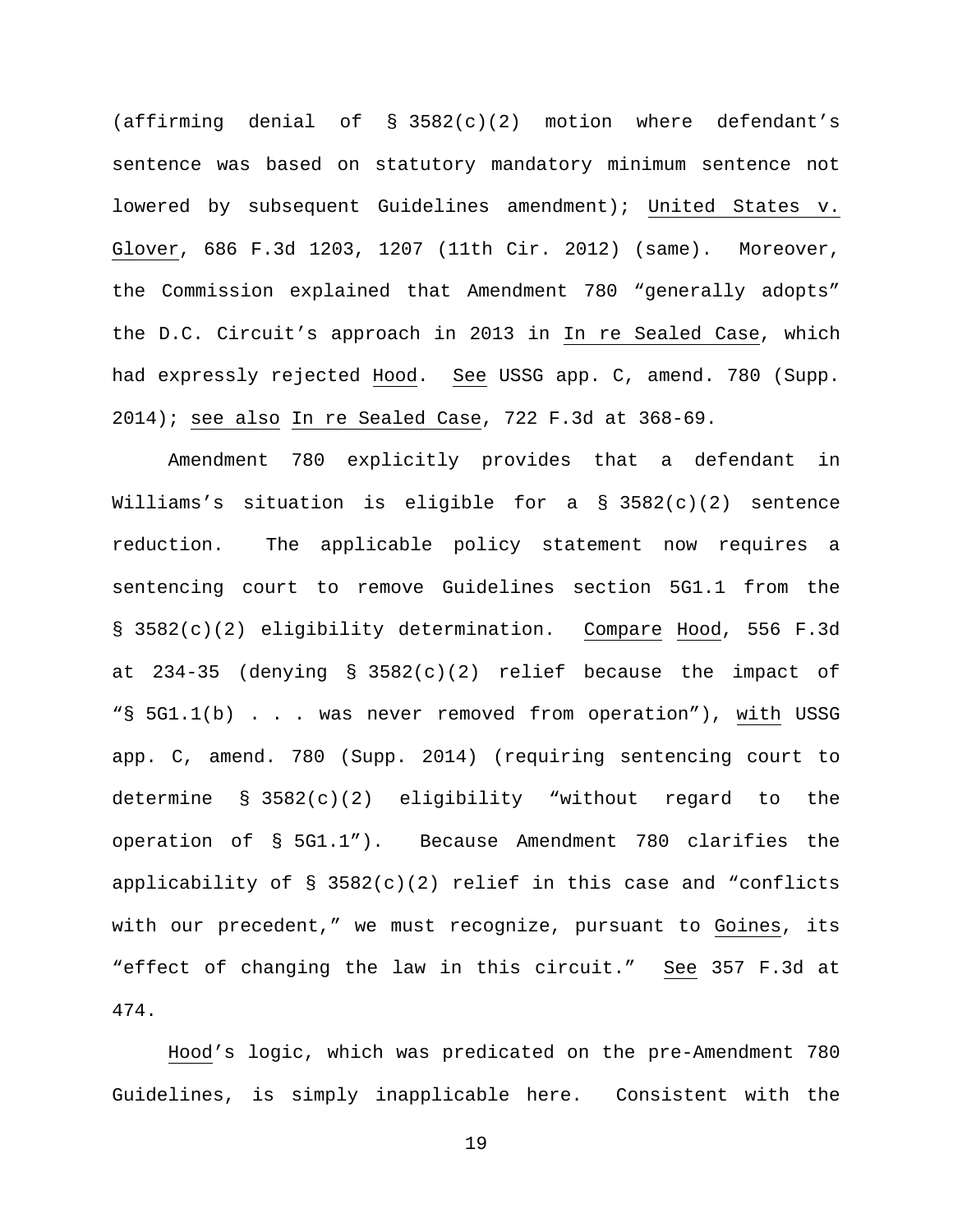Commission's power to determine "how to modify the guidelines" and "how such modifications should be implemented," Goines, 357 F.3d at 476, the revised Guidelines section 1B1.10(c) mandates a different result. And, in any event, we are bound by the "earliest-case-governs" rule. Pursuant thereto, we must adhere to our pre-Hood decisions — for example, Turner, Capers, and Goines — and recognize the Commission's authority to dictate the proper application of the Guidelines. See McMellon, 387 F.3d at 333.

2.

Our approval of the position espoused by the United States Attorney and Williams is also consistent with the Sentencing Reform Act's focus on "the elimination of unwarranted sentencing disparity." See Goines, 357 F.3d at 475-76. A contrary ruling would permit cooperating defendants with Guidelines ranges above their statutory minimums — perhaps due to extensive criminal histories or severe offense conduct — to nevertheless secure sentencing relief under  $\S$  3582(c)(2). On the other hand, cooperating defendants such as Williams, whose Guidelines ranges are entirely below their statutory minimums, would be denied relief. Such a disparity should not occur within the category of defendants who should benefit from Amendment 780: those "who provide substantial assistance to the government in the investigation and prosecution of others." See USSG app. C,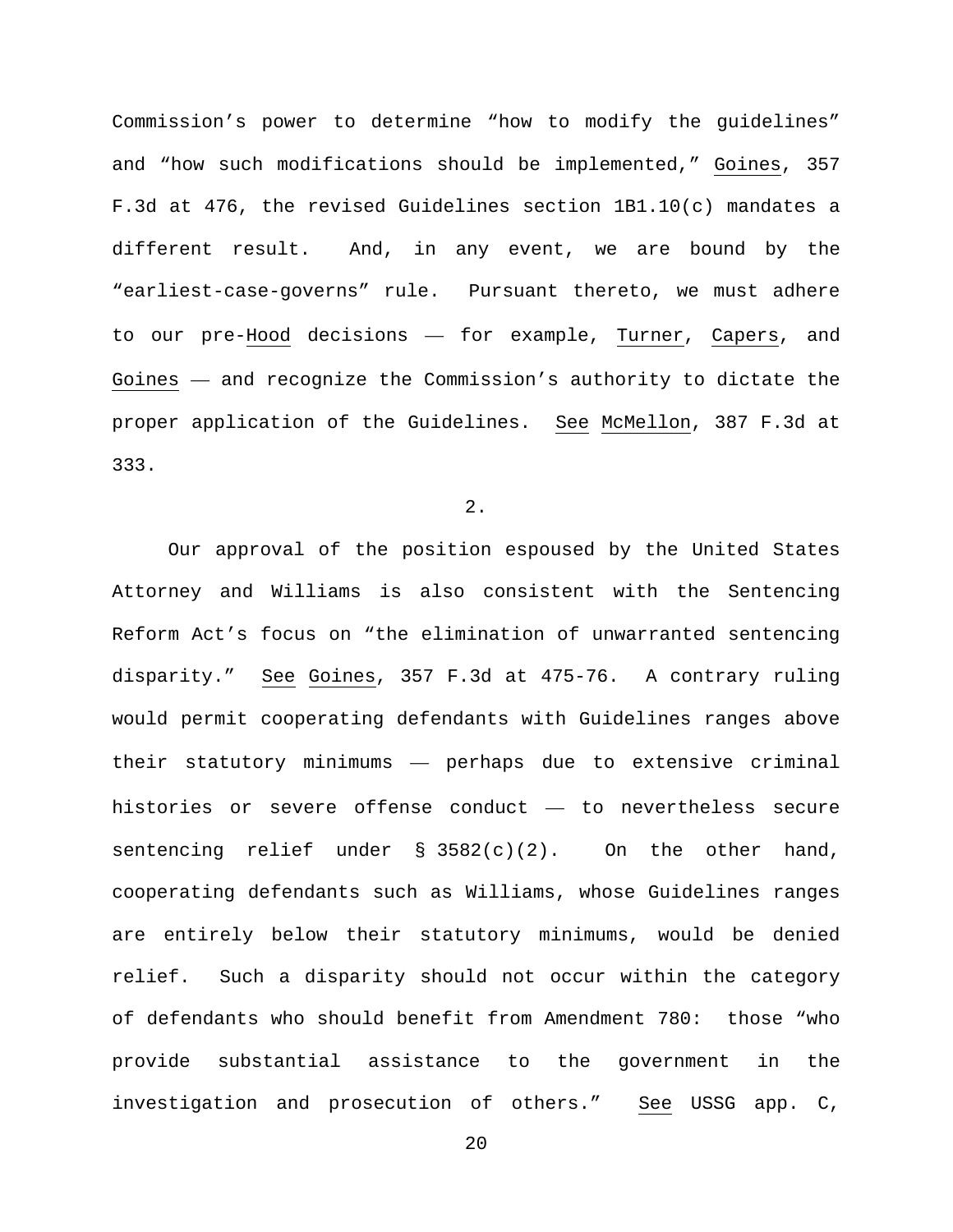amend. 780 (Supp. 2014). Moreover, Amendment 780 makes no distinction among such defendants, and we lack the authority to create one. See United States v. Maroquin-Bran, 587 F.3d 214, 217 (4th Cir. 2009) (recognizing that "rewriting [the Guidelines] is beyond our purview as a court and remains the domain of either the Sentencing Commission or the Congress").

Finally, our ruling today furthers "the expressed Congressional policy of rewarding cooperation" with the authorities. See United States v. Wade, 936 F.2d 169, 171 (4th Cir. 1991). Our criminal justice system advances that policy by, inter alia, affording prosecutors the discretion and authority to file § 3553(e) motions, which moderate "the rigorous inflexibility of mandatory sentences where the offender has rendered substantial assistance to the Government." United States v. Daiagi, 892 F.2d 31, 32 (4th Cir. 1989). The prospect of securing substantial-assistance motions from the prosecutors encourages defendants to aid in investigations and prosecutions of their coconspirators and criminal cohorts. That inducement is a powerful tool for more effective law enforcement, and placing restrictions on sentence-reduction eligibility for cooperating defendants such as Williams would weaken that tool.

### D.

In these circumstances, we reject the contention of the amicus counsel that the Hood decision is controlling. We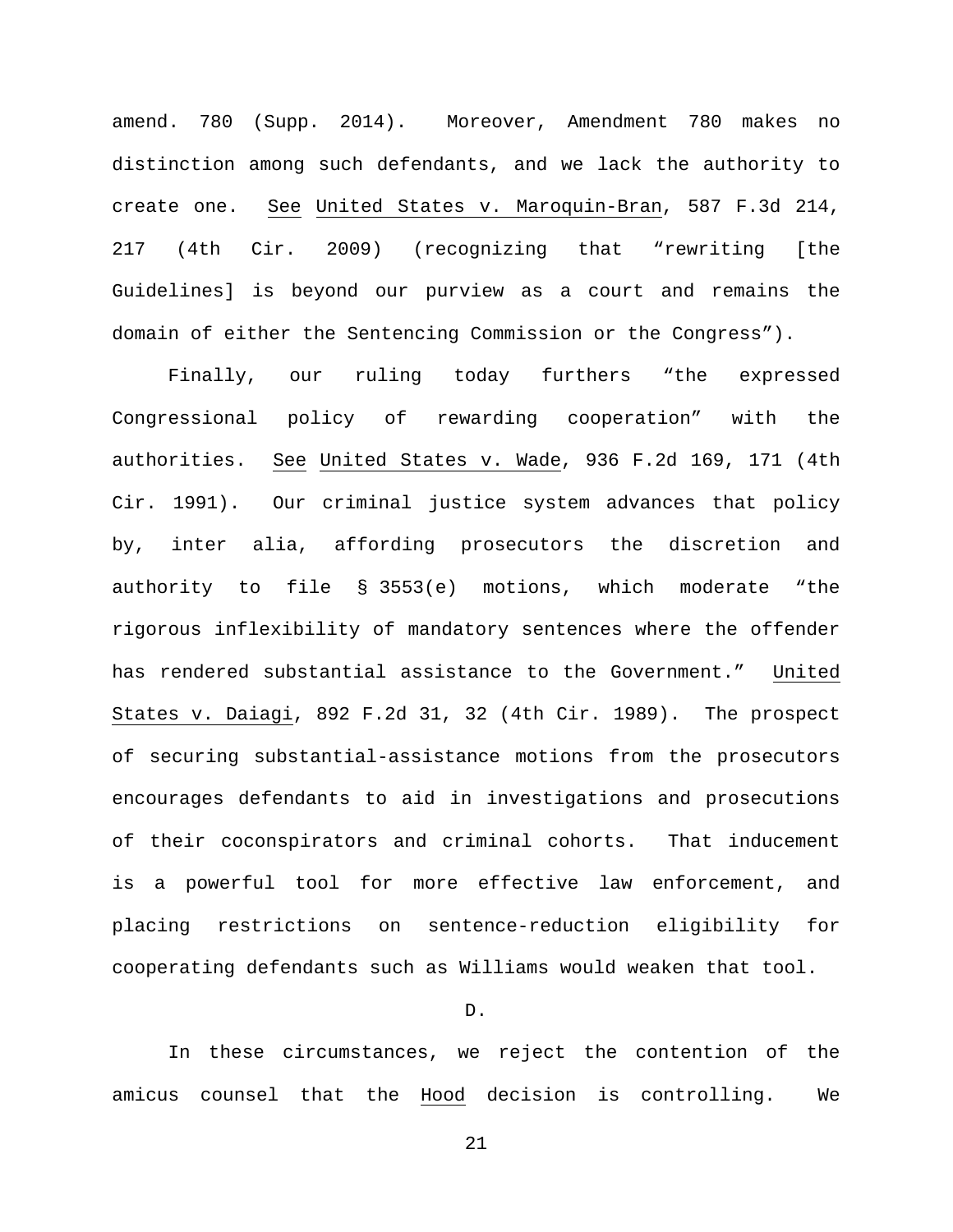therefore turn to the issue of Williams's eligibility for a sentence reduction under the policy statement in Guidelines section 1B1.10. As explained below, Williams is eligible for such a reduction.

Section 3582(c)(2) requires a sentencing court to adhere to the Commission's policy statement in Guidelines section 1B1.10 when assessing a motion for a sentence reduction. See Dillon, 560 U.S. at 827 (requiring the sentencing court to assess Guidelines section 1B1.10 "to determine the prisoner's eligibility for a sentence reduction"); United States v. Dunphy, 551 F.3d 247, 250 (4th Cir. 2009) (recognizing that "the Commission's policy statements implementing the statute's authorization of retroactive sentence reductions are binding"). Because Amendment 780 went into effect prior to the district court's resolution of Williams's  $\S$  3582(c)(2) motion, the court was required to assess the motion in light of the now applicable policy statement in Guidelines section 1B1.10(c). See USSG § 1B1.10 cmt. n.8 (requiring court to "use the version of this policy statement that is in effect on the date on which the court reduces the defendant's term of imprisonment as provided by 18 U.S.C. § 3582(c)(2)").

In determining whether a retroactive Guidelines amendment has the effect of lowering a defendant's advisory Guidelines range, the court must import the amendment as it appears in the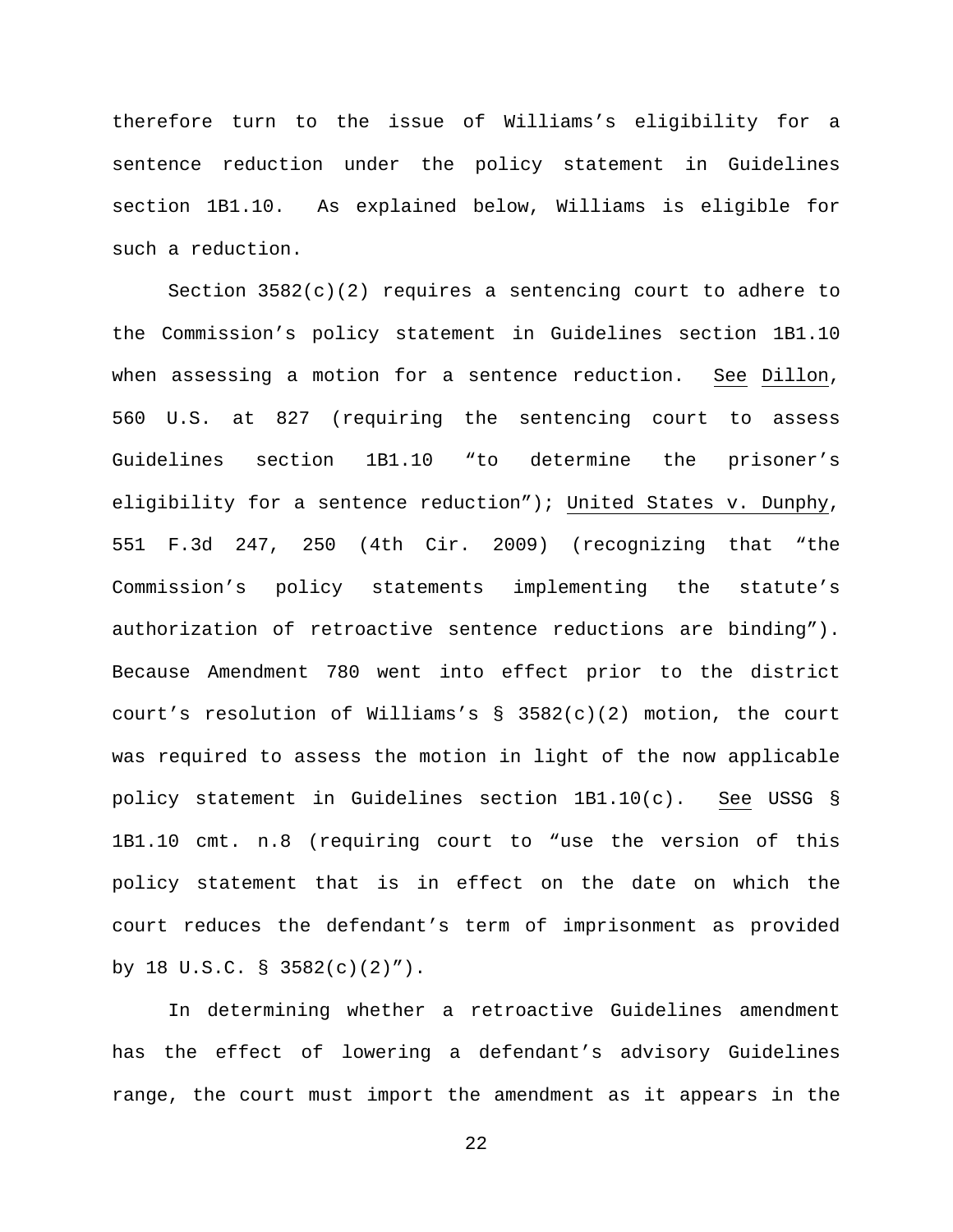most recent edition of the Guidelines into the original sentencing calculations, substituting only the retroactive provisions and leaving "all other guideline application decisions unaffected." USSG § 1B1.10(b)(1). If the new Guidelines calculation results in a lower advisory range, the prisoner is eligible for a sentence reduction.

The proper application of the policy statement in Guidelines section 1B1.10 shows that Williams is eligible for relief. Since Williams's original sentencing in 2008, the Commission has promulgated two retroactively effective Guidelines amendments that lowered the base offense levels for cocaine base offenses: Amendments 750 and 782. See USSG app. C, amend. 782 (Supp. 2014); id. app. C, amend. 750 (2011). As the district court recognized, Amendments 750 and 782 would reduce Williams's original total offense level from 27 to 21, and his advisory Guidelines range would now be 77 to 96 months. See Opinion 4-5. Although Guidelines section 5G1.1(b) would otherwise turn the 240-month mandatory minimum into Williams's revised "guideline sentence," the revisions made to Guidelines section 1B1.10 by Amendment 780 bar the sentencing court from calculating his amended range in that manner. Accordingly, because Williams's revised Guidelines range is lower than his original range, he is eligible for a sentence reduction under  $$3582(c)(2)$ .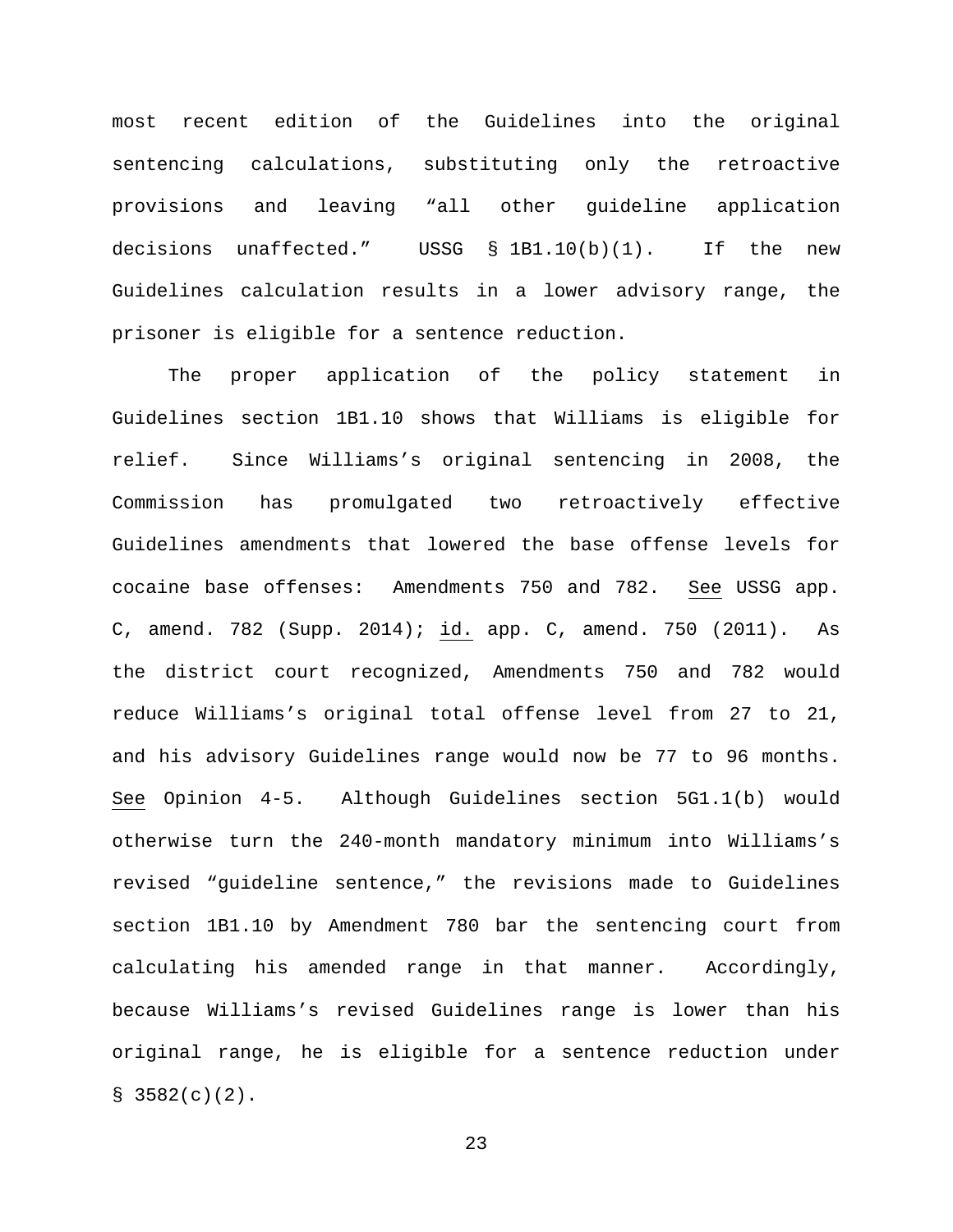The fact that Williams is eligible for a sentence reduction under §  $3582(c)(2)$  does not dictate the propriety or amount of any such reduction. See United States v. Stewart, 595 F.3d 197, 200 (4th Cir. 2010). That decision is for the sentencing court, after "consider[ing] the factors set forth in section 3553(a) to the extent that they are applicable." 18 U.S.C.  $\S$  3582(c)(2); see Dillon, 560 U.S. at 827 (recognizing sentencing court's discretion to decide whether sentence reduction is warranted).

## IV.

Pursuant to the foregoing, we vacate the judgment of the district court and remand for such other and further proceedings as may be appropriate.

#### VACATED AND REMANDED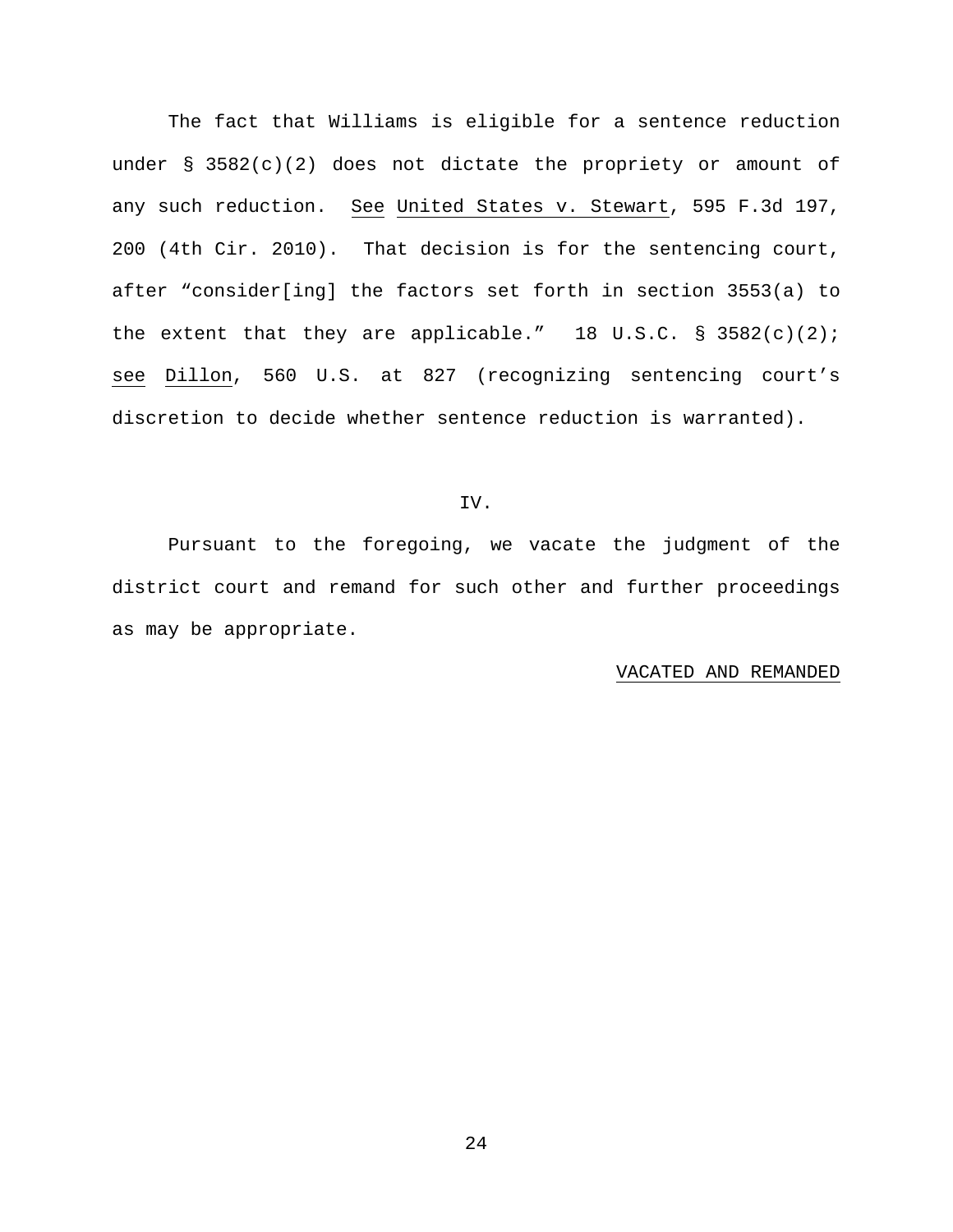TRAXLER, Chief Judge, dissenting:

Williams's sentence was based on a statutory mandatory minimum. Congress has not lowered it, and the Sentencing Commission has no power to lower it. Accordingly, I would affirm.

I.

District courts "are forbidden, as a general matter, to modify a term of imprisonment once it has been imposed." Freeman v. United States, 131 S. Ct. 2685, 2690 (2011) (internal quotation marks omitted). This "rule of finality is subject to a few narrow exceptions" prescribed by Congress in 18 U.S.C. §  $3582(c)$ . Id. One of these exceptions applies when a defendant's applicable sentencing range is lowered after the sentencing court has already imposed a prison term:

[I]n the case of a defendant who has been<br>sentenced to a term of imprisonment based on a to a term of imprisonment based on a sentencing range that has subsequently been lowered by the Sentencing Commission . . . , the court may reduce the term of imprisonment, after considering the factors set forth in section 3553(a) to the extent that they are applicable, if such a reduction is consistent with applicable policy statements issued by the Sentencing Commission.

18 U.S.C. § 3582(c)(2) (emphasis added).

Based on his criminal history and the characteristics of his crack-distribution offense, Williams's original advisory sentencing range was 130-162 months. But, because of a prior felony drug offense, Williams was subject to a mandatory minimum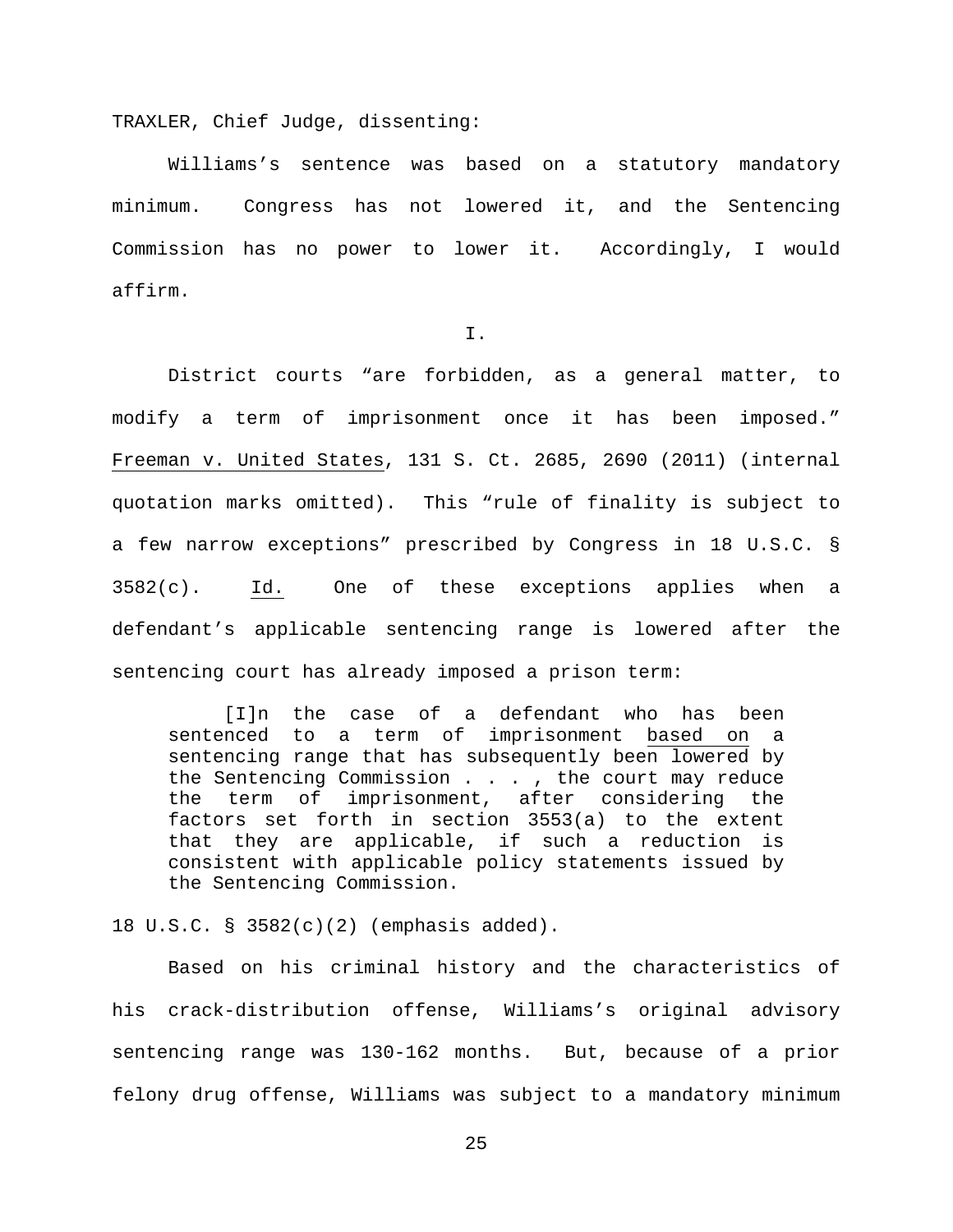sentence fixed by Congress of 240 months. See 21 U.S.C. §  $841(b)(1)(A)$ . When a crime carries a mandatory minimum sentence, a district court must impose at least the mandatory minimum unless a statutory exception—such as a downward departure for substantial assistance under § 3553(e)—applies. See United States v. Campbell, 995 F.2d 173, 175 (10th Cir. 1993) ("When a sentence is fixed by statute, any exception to the statutory directive must also be given by statute."). "Only Congress could authorize a departure from the statutorily mandated minimum sentence, and it did so in § 3553(e) for the limited purpose stated there—'to reflect a defendant's substantial assistance in the investigation or prosecution of another person who has committed an offense.'" United States v. Hood, 556 F.3d 226, 233 (4th Cir. 2009) (quoting 18 U.S.C. § 3553(e)). The district court when sentencing Williams determined that a statutory minimum term of 240 months applied but then departed downward to 180 months under § 3553(e) to reflect Williams's substantial assistance to the government. Since the applicable mandatory minimum sentence was greater than the high end of Williams's advisory sentencing range, the district court was required to impose the mandatory minimum sentence without regard to the advisory sentencing range. In essence, the advisory sentencing range "became irrelevant." Id. Accordingly, Williams's 180-month term of imprisonment could not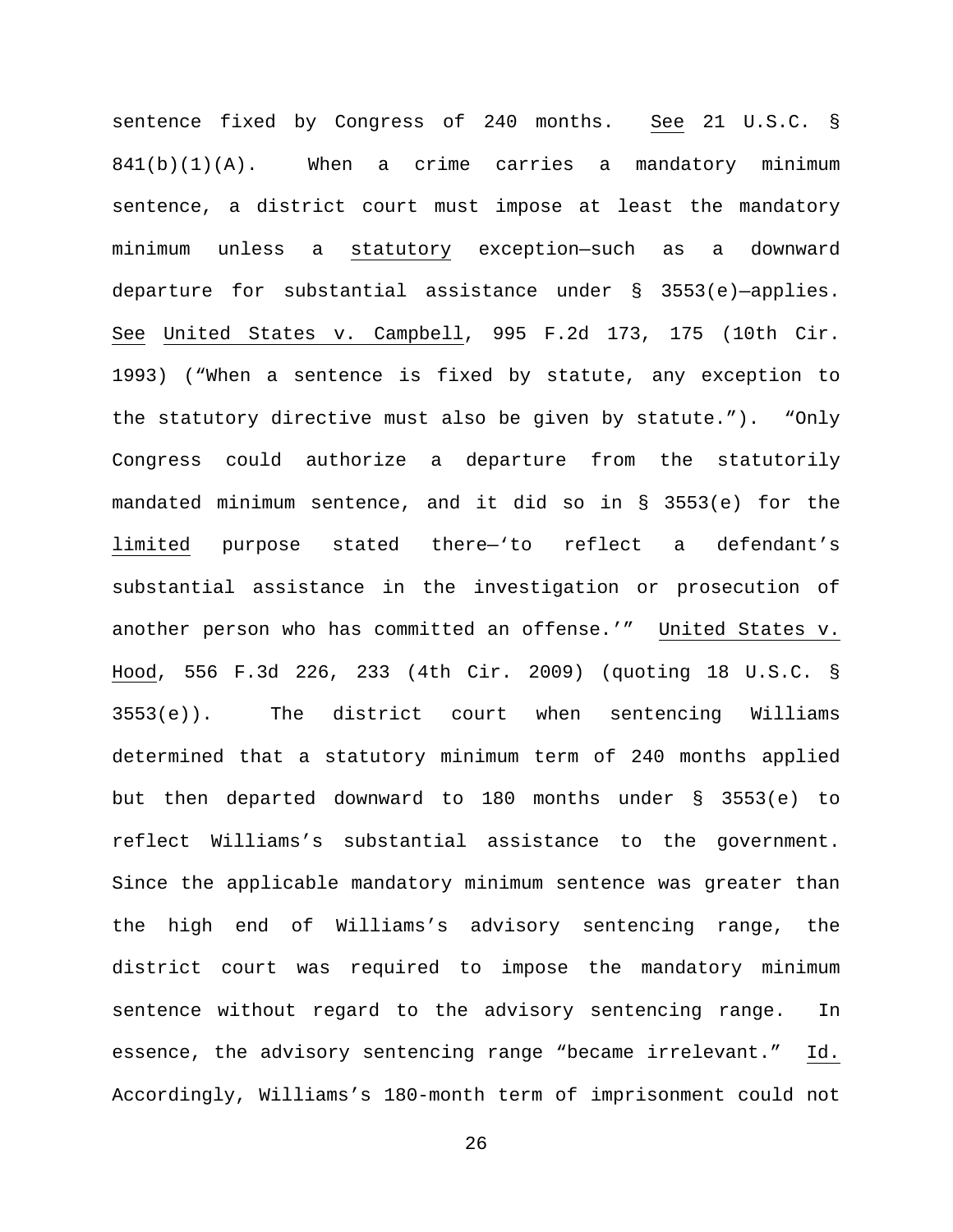have been "based on a sentencing range that [was] subsequently . . . lowered by the Sentencing Commission," 18 U.S.C. §  $3582(c)(2)$  (emphasis added), because it was not based on a sentencing range in the first instance.

Likewise, Williams's advisory sentencing range played no part in the calculation of the downward departure for substantial assistance. First, "§ 3553(e) allows for a departure from, not the removal of, a statutorily required minimum sentence." United States v. Pillow, 191 F.3d 403, 407 (4th Cir. 1999). Thus, the baseline for that departure is the statutory minimum—not the otherwise applicable sentencing range. See id. (concluding a downward departure motion under  $\S$  3553(e) does not "restore[] the otherwise applicable guideline range that would have applied absent the mandatory minimum sentence"). The fact that the Commission lowered the advisory sentencing range has no bearing on the factors relevant to the substantial assistance given by Williams. See United States v. Spinks, 770 F.3d 285, 287 (4th Cir. 2014) ("[O]ur precedent on this point is clear: the extent of a § 3553(e) departure below a mandatory minimum must be based solely on a defendant's substantial assistance and factors related to that assistance.").

In sum, Williams's sentence was based on the applicable mandatory minimum fixed by 21 U.S.C. § 841(b)(1)(A), and the downward departure he received under 18 U.S.C. § 3553(e) was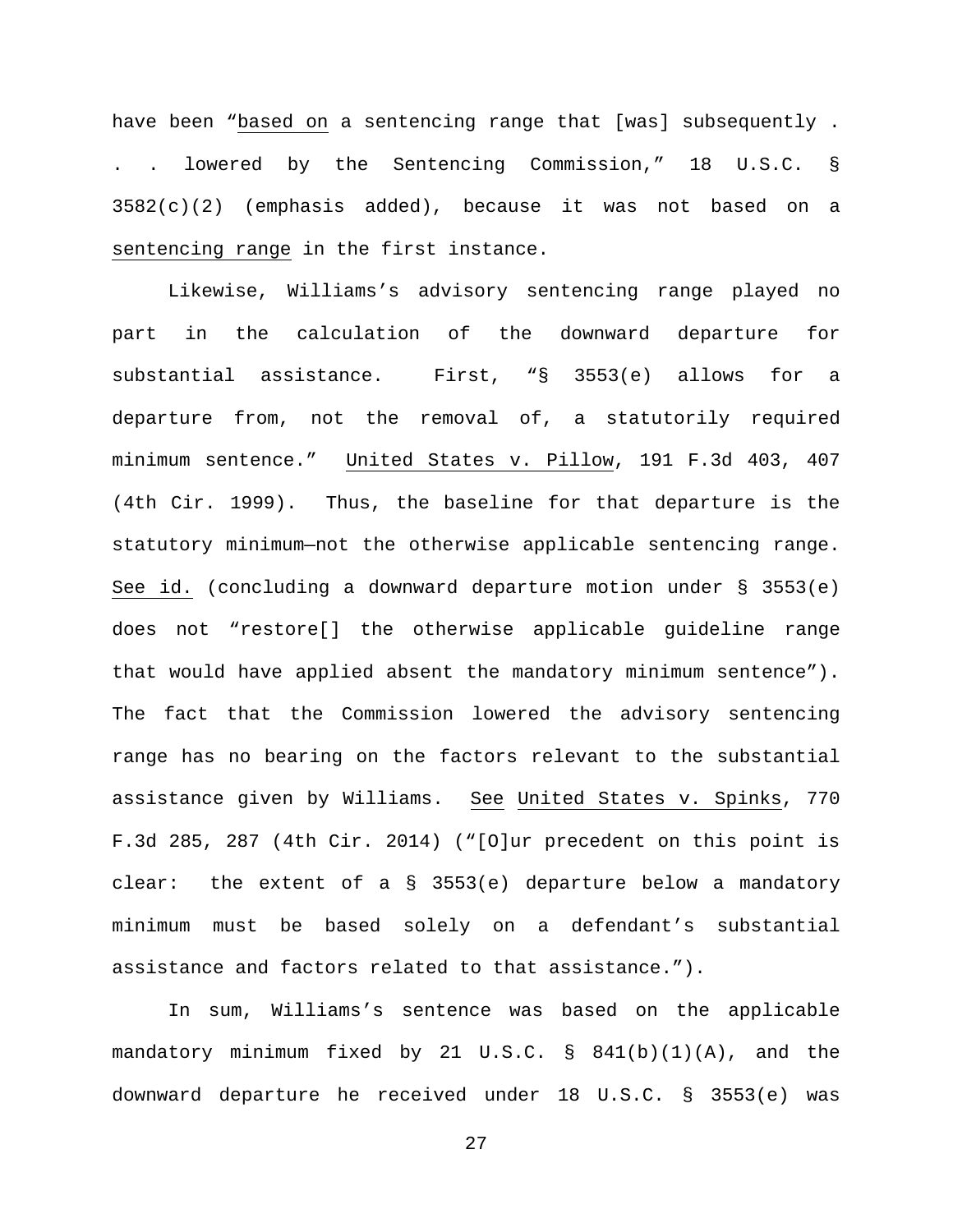based on the substantial assistance he gave the government. Since only Congress, not the Sentencing Commission, can change either of these factors, I must conclude that Williams's sentence was not "based on a sentencing range that has subsequently been lowered by the Sentencing Commission," §  $3582(c)(2)$ , and that he is therefore not eligible for a sentence reduction under that section.

# II.

This court's decision in United States v. Hood is on all fours with this case and, in my view, is still good law. In Hood, the defendant pled guilty to a crack drug offense that yielded a sentencing range of 188 to 235 months, but he was subject to a 240-month mandatory minimum as a result of a prior felony drug conviction. The district court imposed the 240 month sentence but departed downward to 100 months pursuant to § 3553(e) for Hood's substantial assistance to the government. The Sentencing Commission subsequently reduced the base offense level applicable to crack offenses, and Hood sought a reduction on that basis pursuant to  $\S$  3582(c). We held that the defendant's sentence "was not 'based on' the sentencing range for crack cocaine offenses that was lowered by Amendment 706." Hood, 556 F.3d at 236. Rather, we concluded that Hood's sentence "was based on a statutory minimum fixed by 21 U.S.C. §  $841(b)(1)(A)$ , and it was reduced to an appropriate sentence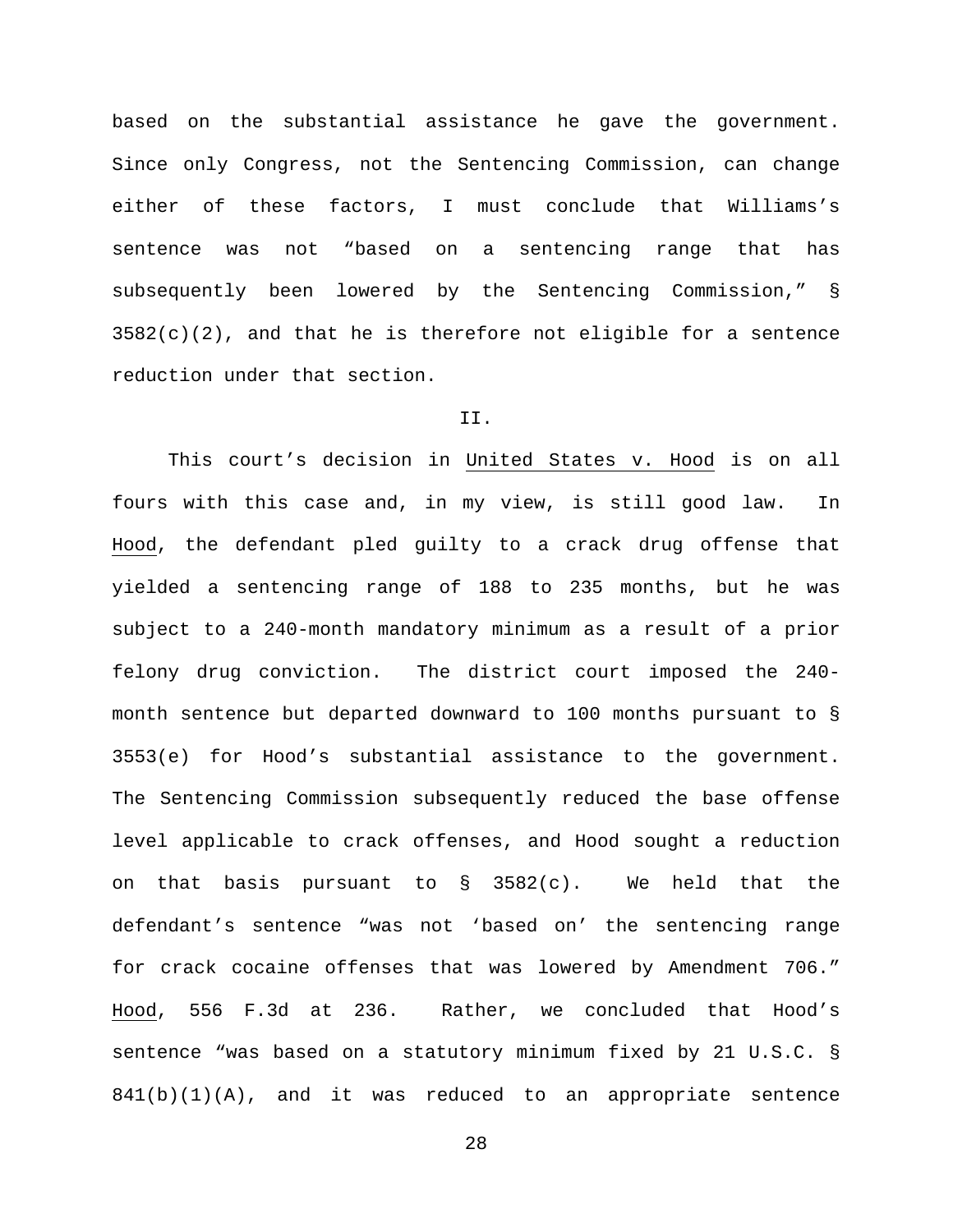authorized under § 3553(e) for his substantial assistance." Id. at 236-37. Hood explained that because "the Sentencing Commission has no authority to lower a statutory mandatory minimum," Amendment 706 "did not have the effect of lowering Hood's Guidelines Range." Id. at 233. Nor, the court reasoned, did Hood's sentencing range play any role in the court's substantial assistance downward departure. See id. ("Only Congress could authorize a departure from the statutorily mandated minimum sentence . . . . ").

Hood, in my view, remains good law despite the apparent conflict with Sentencing Guidelines Amendment 780, which the Sentencing Commission added to address "Cases Involving Mandatory Minimum Sentences and Substantial Assistance." It states:

If the case involves a statutorily required minimum sentence and the court had the authority to impose a<br>sentence below the statutorily required minimum the statutorily required minimum sentence pursuant to a government motion to reflect the defendant's substantial assistance to authorities, then for purposes of this policy statement the amended guideline range shall be determined without regard to the operation of  $\S$  5G1.1 . . . .

U.S.S.G. § 1B1.10(c) (emphasis added). Section 5G1.1(b) recognizes that a mandatory minimum sentence fixed by Congress trumps an advisory sentencing range determined pursuant to application of the Sentencing Guidelines: "Where a statutorily required minimum sentence is greater than the maximum of the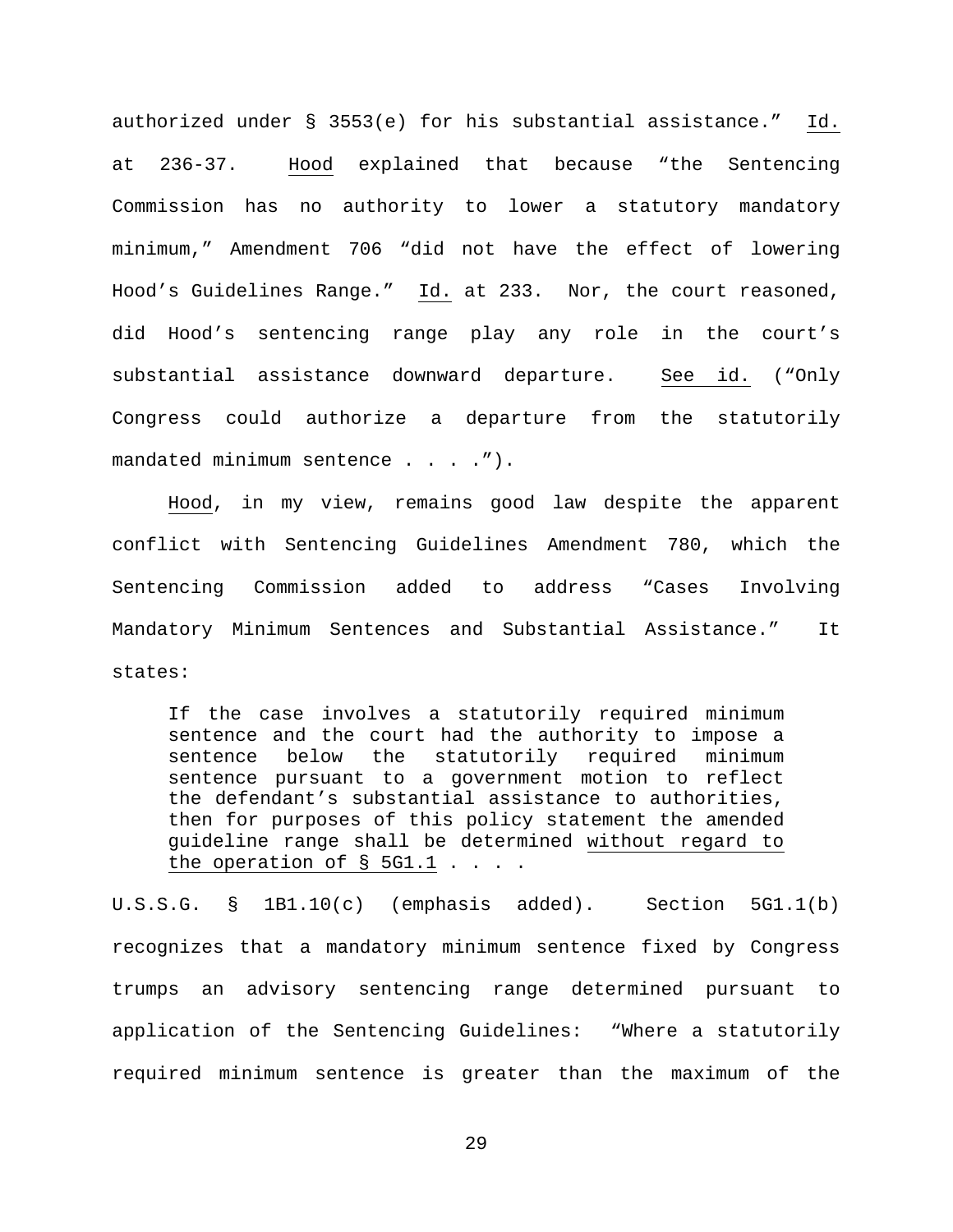applicable guideline range, the statutorily required minimum sentence shall be the guideline sentence."

The parties contend that Amendment 780 eviscerated Hood's prohibition against a sentence reduction under § 3582(c) where the original sentence was "based on a statutory minimum and U.S.S.G. § 5G1.1(b)." 556 F.3d at 233 (emphasis added). Amendment 780 directs the sentencing court to determine the amended sentencing range in these circumstances "without regard to the operation of § 5G1.1." U.S.S.G. § 1B1.10(c). Since Hood referred to § 5G1.1(b) in explaining that the sentence in question was "based on a statutory minimum and U.S.S.G. § 5G1.1(b)," and § 5G1.1 can now be disregarded under Amendment 780 for purposes of determining whether a defendant is eligible for a sentence reduction under  $\S$  3582(c)(2), the contention is that Hood no longer controls cases such as the one before the court.

Hood, however, did not turn on the operation of U.S.S.G. § 5G1.1. Rather, Hood's holding clearly rested on the court's conclusion that Hood's 100-month sentence was based "on the mandated statutory minimum sentence required by [21 U.S.C.] § 841(b)(1)(A) from which the district court departed as authorized by § 3553(e), employing the factors identified in U.S.S.G. § 5K1.1." Hood, 556 F.3d at 235-36. Indeed, Hood's sentence would have been the same with or without § 5G1.1--21